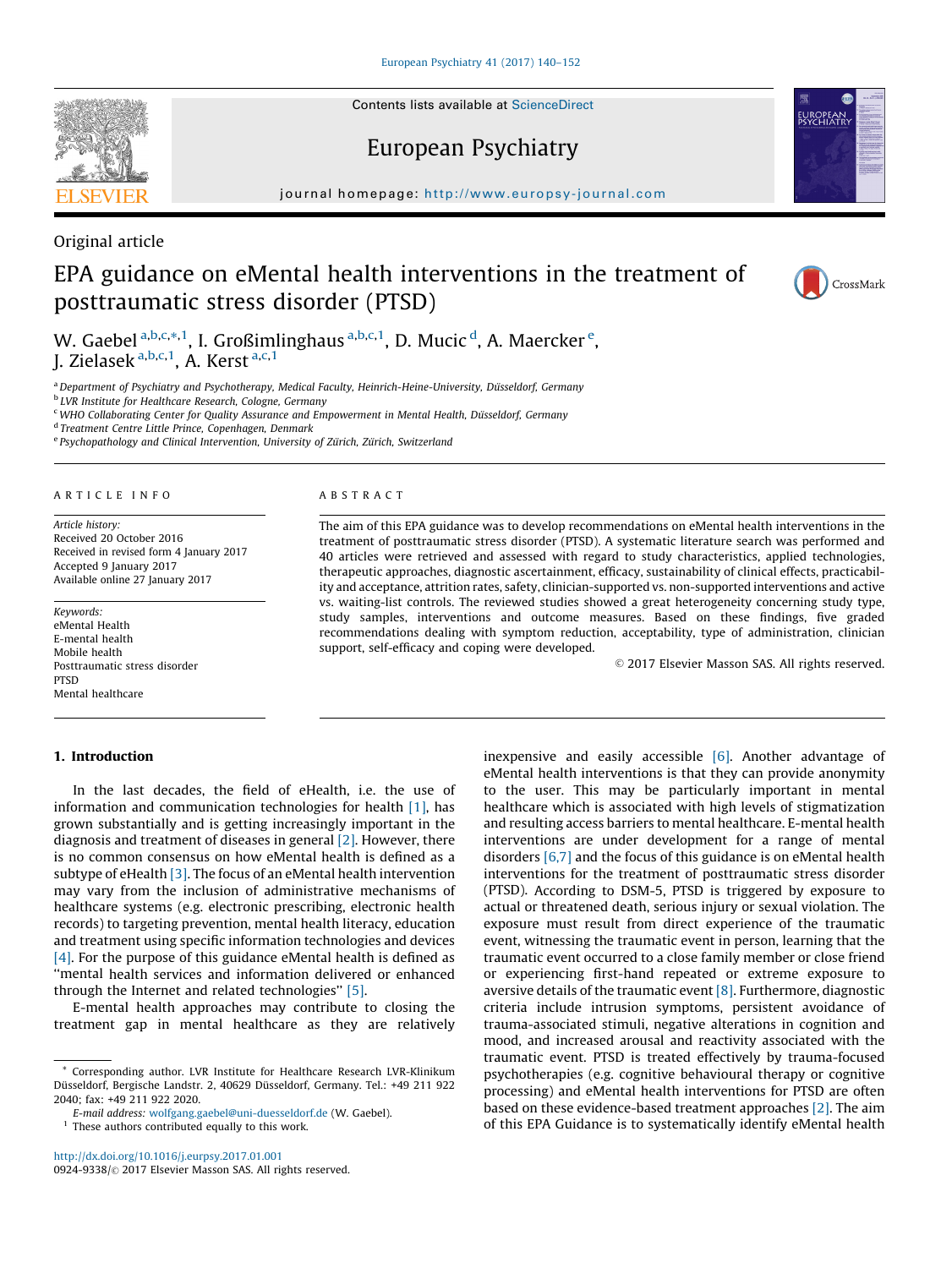#### Table 1 Systematic search strategies.

| Database  | Search syntax <sup>a</sup>                                                                                                                          | Number of retrieved<br>documents | Date of search |
|-----------|-----------------------------------------------------------------------------------------------------------------------------------------------------|----------------------------------|----------------|
| Medline   | (intervention <sup>a</sup> OR applicat <sup>a</sup> OR guideline <sup>a</sup> )                                                                     | 18                               | 04.05.2016     |
| (PubMed)  | AND (effect <sup>a</sup> OR effic <sup>a</sup> OR eviden <sup>a</sup> OR outcome)                                                                   |                                  |                |
|           | AND (mhealth OR "m health" OR m-health OR                                                                                                           |                                  |                |
|           | ehealth OR "e health" OR e-health OR mobile OR                                                                                                      |                                  |                |
|           | "e-mental health" OR "e mental health" OR                                                                                                           |                                  |                |
|           | "emental health") AND ("Stress Disorders, Post-Traumatic"[MeSH] OR PTSD)                                                                            |                                  |                |
|           | Filters: Publication date from 2000/01/01 to 2016/05/04; Languages: English; German                                                                 |                                  |                |
|           | Search in [Title/Abstract]                                                                                                                          |                                  |                |
| Scopus    | (mhealth OR m-health OR "m health" OR ehealth e-health OR mobile OR "emental health" OR                                                             | 23                               | 11.05.2016     |
|           | "emental health" OR "e-mental health") AND (PTSD OR "posttraumatic stress disorder" OR "post-                                                       |                                  |                |
|           | traumatic stress disorder") AND (intervention <sup>a</sup> OR applicat <sup>a</sup> OR guideline) AND (effect <sup>a</sup> OR effic <sup>a</sup> OR |                                  |                |
|           | eviden <sup>a</sup> OR outcome)                                                                                                                     |                                  |                |
|           | Filters: Publication date from 2000/01/01 to 2016/05/04; Languages: English; German                                                                 |                                  |                |
|           | Search in [Title/Abstract/Keywords]                                                                                                                 |                                  |                |
| PsychINFO | (mhealth OR m-health OR "m health" OR ehealth OR e-health OR "e health" OR mobile OR "emental                                                       | 14                               | 12.05.2016     |
|           | health" OR "e-mental health" OR "e mental health") AND (posttraumatic stress disorder [Index                                                        |                                  |                |
|           | Term] OR "posttraumatic stress disorder" OR PTSD OR "post-traumatic stress disorder") AND                                                           |                                  |                |
|           | (effect <sup>a</sup> OR effic <sup>a</sup> OR eviden <sup>a</sup> OR outcome) AND (intervention OR applicat <sup>a</sup> OR guideline)              |                                  |                |
|           | Filters: Publication date from 2000/01/01 to 2016/05/04; Languages: English; German                                                                 |                                  |                |
|           | Search in [Title/Abstract]                                                                                                                          |                                  |                |

<sup>a</sup> The detailed search syntax is available on request from the authors.

interventions in the treatment of posttraumatic stress disorder, to assess their efficacy and to provide evidence-based recommendations for their application in clinical practice.

## 2. Methods

The development of EPA Guidance documents is standardized and has been described in detail in previous EPA Guidance papers [\[9–11\].](#page-11-0) In brief, systematic literature searches were performed (Table 1). Studies were selected according to predefined inclusion and exclusion criteria. Discrepancies in the selection were resolved via discussions (by the authors IG, AK, JZ). Study quality was appraised using quality checklists that were adapted from the Scottish Intercollegiate Guidelines Network (SIGN) quality checklists for different study types ([http://www.sign.ac.uk/](http://www.sign.ac.uk/methodology/checklists.html) [methodology/checklists.html\)](http://www.sign.ac.uk/methodology/checklists.html). These checklists included information on study quality (research question, methodology, statistical methods, potential confounders, reported conflicts of interest), study characteristics (sample sizes, sample characteristics, study design, follow-up duration, main results, effect sizes (Cohen's d) and source of study funding) and an overall assessment (appraisal of bias; representative size and selection of study group; results measured in standard, valid and reliable way; information about drop-outs, results applicable to target group of guidance; overall appraisal of strengths and weaknesses of the study). Details of the selection process are shown in Fig. 1.

The following inclusion and exclusion criteria were used in order to identify studies on the efficacy of eMental health interventions for PTSD.

## 2.1. Inclusion criteria

Inclusion criteria are as follows:

- studies about the use of eMental health applications (i.e. computer-based, Internet-based, smartphone or tablet-based applications) as interventions in the treatment of PTSD;
- papers addressing quality assurance methods for assessing the efficacy of eMental health applications for PTSD;
- publications addressing the ethical or legislative aspects of eMental health applications for PTSD;
- manuals about eMental health applications for PTSD.



Fig. 1. Flowchart of evidence retrieval and assessment.

2.2. Exclusion criteria

Exclusion criteria are as follows:

- studies not including posttraumatic stress symptoms as (primary or secondary) outcome measure;
- conference abstracts, editorials, pure opinion papers and papers addressing general mental healthcare questions without empirical data;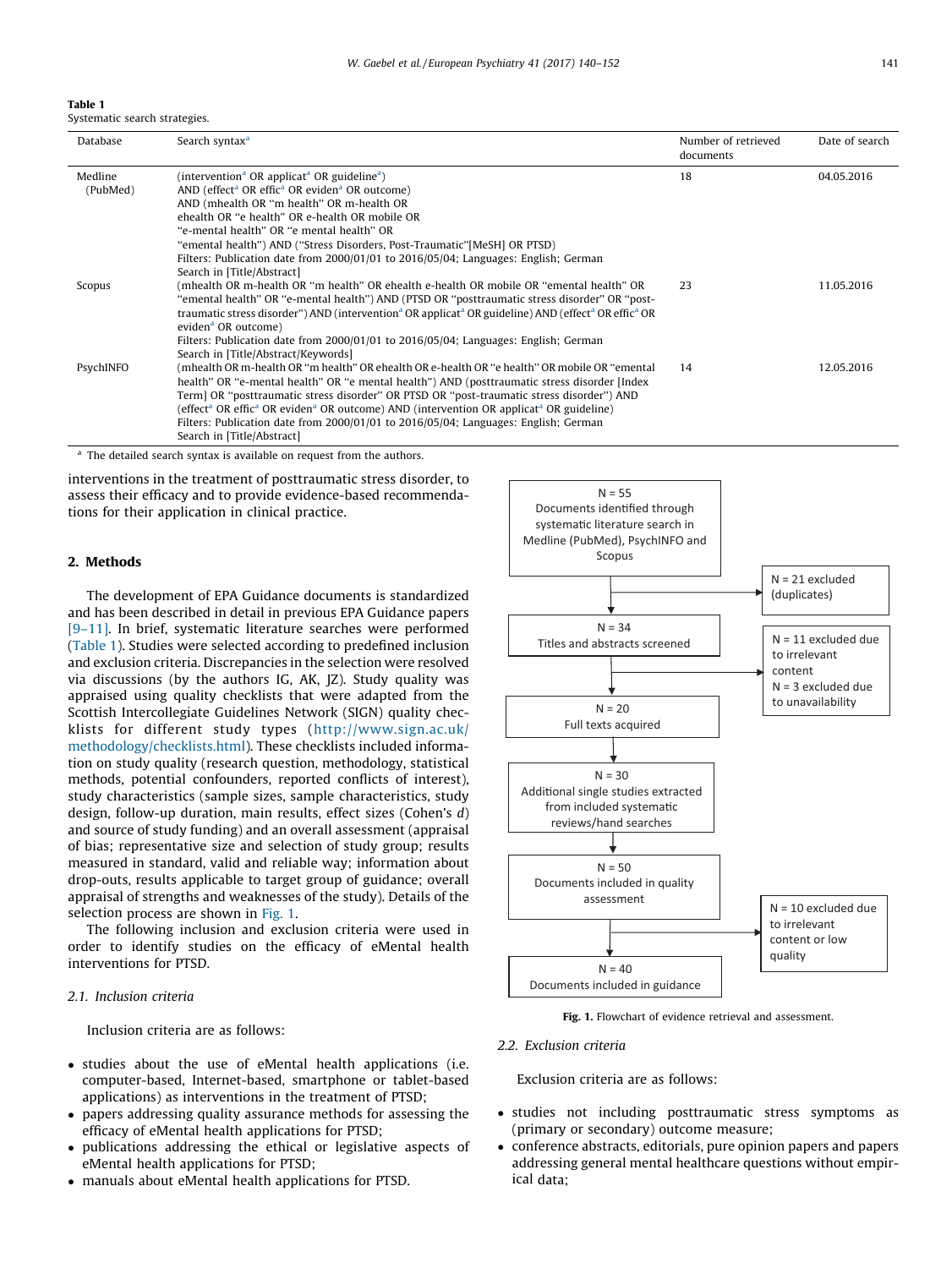## <span id="page-2-0"></span>Table 2

Grading of evidence from quantitative studies, qualitative studies and reviews ([\[1,51,52\]](#page-11-0)2).

| Study type                       | Features of qualitative research                                                                                                                                                                                                                                                    | Features of quantitative studies                                                                                                                                                                                                                                                                                                                                                                           | Features of reviews                                                                                                     |
|----------------------------------|-------------------------------------------------------------------------------------------------------------------------------------------------------------------------------------------------------------------------------------------------------------------------------------|------------------------------------------------------------------------------------------------------------------------------------------------------------------------------------------------------------------------------------------------------------------------------------------------------------------------------------------------------------------------------------------------------------|-------------------------------------------------------------------------------------------------------------------------|
| Level I Generalizable<br>studies | Sampling focused by theory and the literature,<br>extended as a result of analysis to capture<br>diversity of experience. Analytic procedures<br>comprehensive and clear. Results can be<br>generalized to settings or stakeholder groups<br>other than those reported in the study | Randomized controlled trials. Surveys sampling<br>a large and representative group of persons<br>from the general population or from a large<br>range of service settings. Analytic procedures<br>comprehensive and clear usually including<br>multivariate analyses or statistical modeling.<br>Results can be generalized to settings or<br>stakeholder groups other than those reported in<br>the study | Systematic reviews or meta-analyses                                                                                     |
| Level II Conceptual<br>studies   | Theoretical concepts guide sample selection,<br>based on analysis of literature. May be limited<br>to one group about which little is known or a<br>number of important subgroups. Conceptual<br>analysis recognizes diversity in participants'<br>views                            | Uncontrolled, blinded clinical trials, Surveys<br>sampling a restricted group of persons or a<br>limited number of service providers or settings.<br>May be limited to one group about which little<br>is known or a number of important subgroups.<br>Analytic procedures comprehensive and clear.<br>Results have limited generalizability                                                               | Unsystematic reviews with a low<br>degree of selection bias employing<br>clearly defined search strategies              |
| Level III Descriptive<br>studies | Sample selected to illustrate practical rather<br>than theoretical issues. Record a range of<br>illustrative quotes including themes from the<br>accounts of "many", "most", or "some" study<br>participants                                                                        | Open, uncontrolled clinical trials. Description of<br>treatment as usual. Survey sampling not<br>representative since it was selected from a<br>single specialized setting or a small group of<br>persons. Mainly records experiences and uses<br>only a limited range of analytical procedures,<br>like descriptive statistics. Results have limited<br>generalizability                                  | Unsystematic reviews with a high<br>degree of selection bias due to<br>undefined or poorly defined search<br>strategies |
| Level IV<br>Single case study    | Provides rich data on the views or experiences<br>of one person. Can provide insight in<br>unexplored contexts                                                                                                                                                                      | Case studies. Provides survey data on the views<br>or experiences of a few individuals in a single<br>setting. Can provide insight in unexplored<br>contexts. Results cannot be generalized                                                                                                                                                                                                                | Editorials                                                                                                              |

- computer-aided systems, i.e. systems which use computer- or Internet-based technologies to address study participants or retrieve and/or collect information from study participants, but which have no clear focus on eMental health applications (like the use of a computerized version of a depression test without any further eMental health aspect of the study);
- studies dealing with television, radio, telephone, videoconferencing, video telephone services and print materials;
- studies dealing with the prevention of or diagnostic processes of PTSD;
- descriptions and evaluations of computer- or Internet-based systems exclusively used to collect or analyze routine healthcare data (like hospital information systems or descriptions of algorithms used to analyze mental health datasets) or solely used as a communication tool between patients and healthcare providers;
- technical descriptions of eMental health systems without evaluation of their efficacy (like descriptions of the design stages of eMental health product developments or conceptual papers about the potential uses of e mental health applications);
- studies about information retrieval systems (like analyses about the use of computers to store medical information or analyses of database use, but studies were included if they analyzed the use of eMental health applications);
- general electronic information applications provided by healthcare providers, patient organizations or medical specialty societies;
- applications not dealing with PTSD;
- internet/computer use and addiction: studies on computer use (for example its relation to sleep problems) and on the concept of Internet addiction, epidemiology, diagnosis and classification, and non-eMental health based interventions for Internet or computer use and addiction were not included;
- radiologic studies without eMental health aspects (like clinical studies on the use of ''computer tomography'');
- virtual reality studies, unless these used Internet-based presentations of virtual reality applications in the framework of an eMental health application.

Included studies were summarized in evidence tables ([Table](#page-3-0) 4 adapted from the Scottish Intercollegiate Guidelines Network (SIGN) [\(http://www.sign.ac.uk/methodology/checklists.html\)](http://www.sign.ac.uk/methodology/checklists.html). Each study was graded as described in Table 2.

Based on the evidence table that summarizes information on all included studies ([Table](#page-3-0) 4), recommendations were developed by four authors (WG, IG, AK and JZ) and reviewed by the co-authors (AM and DM). We consented on relevant recommendation topics by discussion. The topics emerged from the currently available evidence in the selected studies. We formulated each recommendation based on the framed evidence outlined in the results section. They were graded according to the criteria described in Table 3 [\[12\]](#page-11-0).

The ''body of evidence'', as described in Table 3, was defined as the availability of three or more studies on one recommendation

Table 3 Grading of recommendations [\(\[1,51,52\]2](#page-11-0)).

| Recommendation<br>grade | Description                                                                                                                                                                                                                                                                                |
|-------------------------|--------------------------------------------------------------------------------------------------------------------------------------------------------------------------------------------------------------------------------------------------------------------------------------------|
| A                       | At least one study or review rated as I and directly<br>applicable to the target population; or<br>A body of evidence consisting principally of studies<br>and/or reviews rated as I, directly applicable to the<br>target population, and demonstrating overall<br>consistency of results |
| B                       | A body of evidence including studies and/or reviews<br>rated as II, directly applicable to the target population,<br>and demonstrating overall consistency of results; or<br>Extrapolated evidence from studies and/or reviews<br>rated as I or II                                         |
| C                       | A body of evidence including studies and/or reviews<br>rated as II-III, directly applicable to the target<br>population and demonstrating overall consistency of<br>results; or extrapolated evidence from studies and/or<br>reviews rated as II-III                                       |
| D                       | Evidence level III or IV; or<br>Extrapolated evidence from studies and/or rated as III<br>or IV; or<br>Expert consensus                                                                                                                                                                    |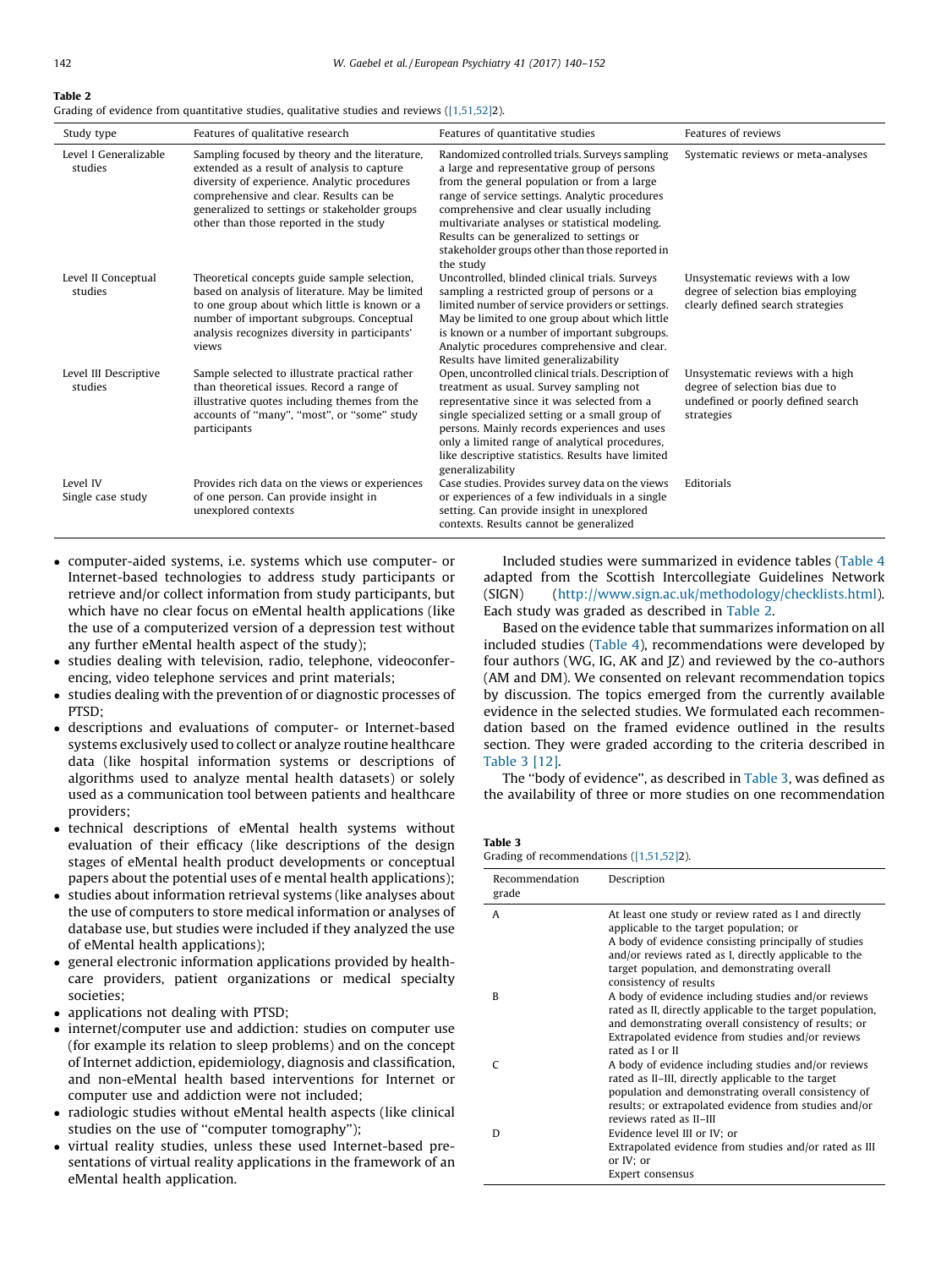## <span id="page-3-0"></span>Table 4

Evidence table of included studies.

| References<br>(alphabetical<br>order)    | Type of study                                         | Methods, main results and limitations                                                                                                                                                                                                                                                                                                                                                                                                                                                                                                                                                                                                                                                                                                                                                                                                                                                              | Evidence<br>level |
|------------------------------------------|-------------------------------------------------------|----------------------------------------------------------------------------------------------------------------------------------------------------------------------------------------------------------------------------------------------------------------------------------------------------------------------------------------------------------------------------------------------------------------------------------------------------------------------------------------------------------------------------------------------------------------------------------------------------------------------------------------------------------------------------------------------------------------------------------------------------------------------------------------------------------------------------------------------------------------------------------------------------|-------------------|
| Askins et al.,<br>2009 [53]              | Randomized<br>controlled trial                        | Randomized comparison of an 8-week problem-solving skills training of eight 1-h individual sessions<br>either with or without additional support by a personal digital assistant (PDA). In person training<br>$n = 104$ , additional PDA $n = 93$ . PDA provided brief reviews of the problem-solving process, practice of<br>the training elements, prompts to use problem-solving skills and periodic logs to record problems and<br>solutions experienced by the user. The follow-up duration was 3 months<br>Study did not show superior effects of PDA compared to a treatment-as-usual group<br>Limitations: specific sample (mothers of children with newly diagnosed cancer), no clinician-                                                                                                                                                                                                | $\mathbf I$       |
| Beyer et al.,<br>2014 [54]               | Randomized<br>controlled trial                        | administered clinical PTSD diagnosis<br>This trial compared two novel therapist guided forms of written emotional disclosure (WED) $(n=41)$ –<br>advance guidance (before sessions)( $n=41$ ) or real-time guidance ( $n=41$ ) (during sessions, through<br>instant messaging)—to both standard WED and control writing $(n=40)$ in 163 students; it also tested<br>"Big 5" personality traits as moderators of guided WED. The follow-up duration was 6 weeks<br>The study showed lack of differential efficacy of three different types of expressive writing approaches,<br>although beneficial effects were observed in all three study arms<br>Limitations: specific sample (student participants with previous trauma experiences), no clinician-<br>administered clinical PTSD diagnosis, no information on power calculation, no follow-up after post-<br>treatment measurement at 6 weeks | I                 |
| Bolton and<br>Dorstyn,<br>2015<br>([34]) | Systematic review                                     | Evaluation of the effectiveness of psychological services provided remotely for the management of<br>PTSD. Eleven studies ( $n=472$ participants) were identified from electronic database searches<br>Short-term treatment gains were reported for Internet based interventions. This included significant<br>medium to large improvements in symptoms of depression, generalized anxiety and posttraumatic<br>stress. Both, treatment gains and deterioration were noted 1 to 6 months following treatment cessation<br>Limitations: several included studies were characterized by small and underpowered samples and<br>limited follow-up data. Studies with participants without clinician-administered clinical PTSD<br>diagnosis were included                                                                                                                                              | I                 |
| Böttche et al.,<br>2014 [45]             | Non-randomized<br>uncontrolled trial                  | Investigation of the effectiveness of integrative writing therapy in 51 openly recruited participants aged<br>65–85 with war-associated trauma. Data were collected over 2 years with an intervention period of<br>6 weeks. Therapeutic texts were analyzed using quantitative content analysis<br>Promising approach in identifying and distinguishing components of writing therapy on the affective<br>vocabulary level. No therapeutic effects could be described<br>Limitations: specific sample (mostly participants of older age), no clinician-administered clinical PTSD<br>diagnosis                                                                                                                                                                                                                                                                                                     | Ш                 |
| Böttche et al.,<br>2016 [41]             | Randomized<br>controlled trial                        | Evaluation of the role of resource-oriented variables in predicting treatment response in older adults<br>with post-traumatic stress. A sample of 58 adults with subsyndromal or greater severity of war-<br>associated PTSD symptoms completed a randomized controlled Internet-based CBT with immediate<br>$(n=30)$ and delayed treatment $(n=28)$ groups. Assessments of PTSD severity and resource-oriented<br>variables of self-efficacy, Locus of control (LOC) and post-traumatic growth (PTG) were conducted at<br>baseline, post-treatment and at a 6-month follow-up<br>Findings suggested that greater locus of control and post-traumatic growth were associated with<br>greater improvement in PTSD symptoms following Internet-based CBT                                                                                                                                             | $\bf{I}$          |
| Carpenter et al.,<br>2014 [29]           | Randomized<br>controlled trial                        | Limitations: waiting-list control condition<br>Evaluation of an online CBT stress management manual for breast cancer patients. Randomized to<br>intervention were $n = 71$ , control $n = 61$ . Completer numbers were $n = 57$ in the intervention group and<br>$n = 59$ in the control group<br>At 10 weeks, intervention participants showed improved self-efficacy for coping with their cancer and<br>for regulating negative mood, and lower levels of cancer-related post-traumatic symptoms as compared<br>to the control group. The follow-up duration was 20 weeks<br>Limitations: relatively high drop-out rate, it was unclear, if participants had diagnosis of PTSD or only<br>symptoms, post-traumatic stress symptoms were assessed as secondary outcome measure only,<br>waiting-list control condition                                                                          | I                 |
| Hirai and Clum,<br>2005 [37]             | Randomized<br>controlled trial                        | This study compared the efficacy of an Internet-based, 8-week self-help program for traumatic event-<br>related consequences ( $n = 13$ ) to a waiting-list (WL) condition ( $n = 14$ )<br>Significant differential improvements for depression, state anxiety and the frequency of intrusive<br>thoughts were found. Clinically significant improvement 50–60% of cases in the SHTC group and 15–<br>35% in the waiting-list groups<br>Limitations: clinician-administered sub-clinical PTSD diagnosis, waiting-list control condition. No<br>follow-up after post-treatment measurement at 8 weeks                                                                                                                                                                                                                                                                                               | I                 |
| Hirai et al.,<br>2012 [30]               | Randomized<br>controlled trial                        | This study compared the efficacy of 2 online expressive writing protocols for a traumatic/stressful life<br>event in a Hispanic<br>student sample with a follow-up of 5 weeks<br>Both groups (emotion-focused expressive writing $(n=54)$ vs. fact-focused control writing $(n=50)$ )<br>statistically significantly reduced trauma symptoms over time with the emotion-focused group,<br>demonstrating statistically significantly greater trauma symptom reductions than the fact-focused<br>group<br>Limitations: specific sample, no clinician-administered clinical PTSD diagnosis, high drop-out rate<br>$(n=29)$ , no follow-up after post-treatment measurement at 5 weeks, no information on power<br>calculation                                                                                                                                                                         | $\bf{I}$          |
| Kassam-Adams<br>et al., 2015<br>$[55]$   | Mixed methods<br>(model<br>development and<br>survey) | Assessment of content validity of the app "coping coach" by an expert group $(n = 15)$ of psychiatrists and<br>psychologists with quantitative and qualitative methods in a 5-step evaluation approach<br>The study demonstrated that assessment of content validity was straightforward and feasible to<br>implement and that results of this assessment can provide useful information for ongoing development<br>and iterations of new eHealth interventions<br>Limitations: small scale study, incomplete ratings of experts and non-validated evaluation approach                                                                                                                                                                                                                                                                                                                             | Ш                 |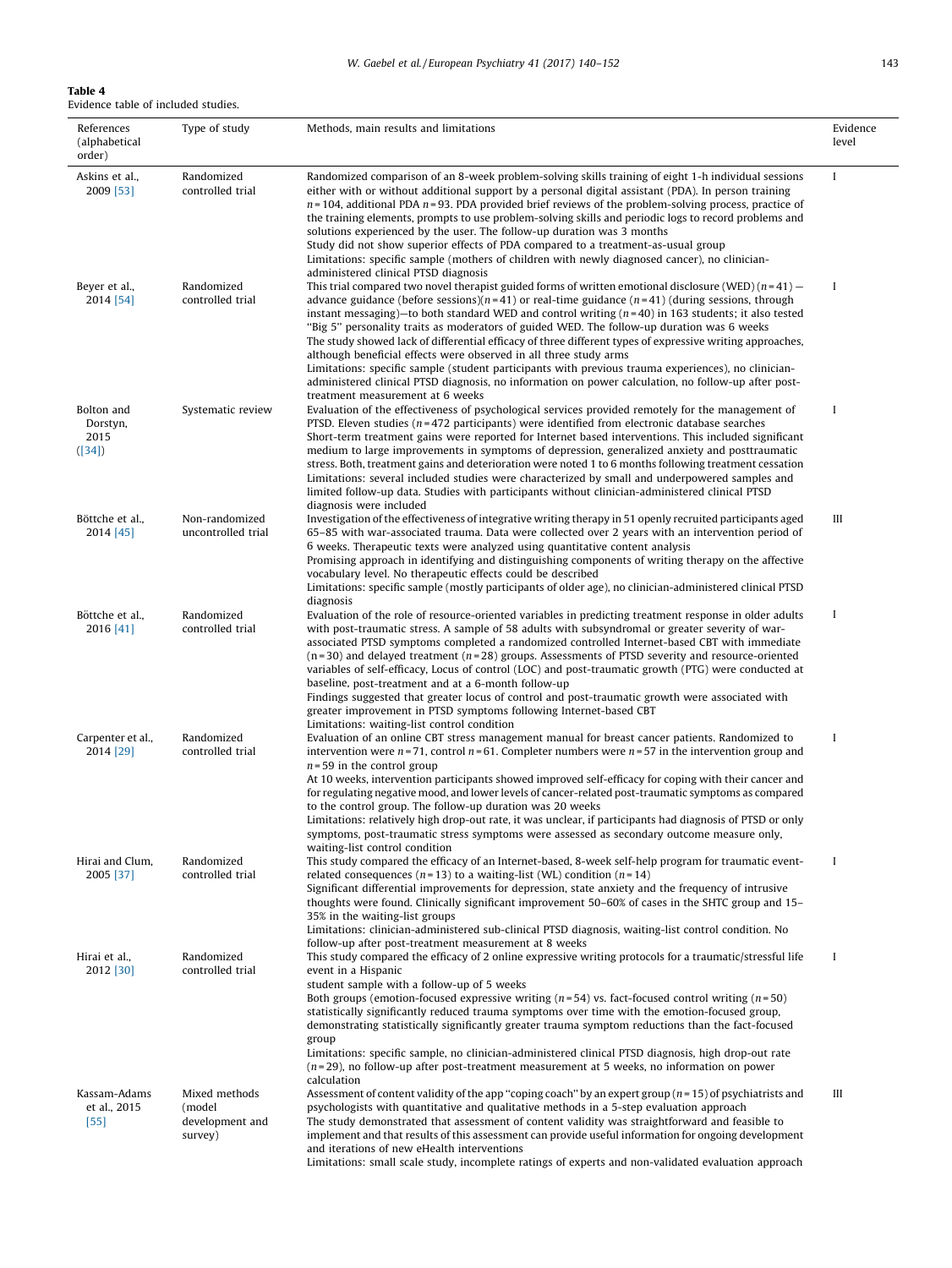# 144 W. Gaebel et al. / European Psychiatry 41 (2017) 140–152

 $\overline{\phantom{a}}$ 

| <b>Table 4 (Continued)</b>                   |                                                                     |                                                                                                                                                                                                                                                                                                                                                                                                                                                                                                                                                                                                                                                                                                                                                                                                                                                                                                                                                                    |                   |
|----------------------------------------------|---------------------------------------------------------------------|--------------------------------------------------------------------------------------------------------------------------------------------------------------------------------------------------------------------------------------------------------------------------------------------------------------------------------------------------------------------------------------------------------------------------------------------------------------------------------------------------------------------------------------------------------------------------------------------------------------------------------------------------------------------------------------------------------------------------------------------------------------------------------------------------------------------------------------------------------------------------------------------------------------------------------------------------------------------|-------------------|
| References<br>(alphabetical<br>order)        | Type of study                                                       | Methods, main results and limitations                                                                                                                                                                                                                                                                                                                                                                                                                                                                                                                                                                                                                                                                                                                                                                                                                                                                                                                              | Evidence<br>level |
| Kersting et al.,<br>2013 [26]                | Randomized<br>controlled trial                                      | This is an Internet-based intervention using exposure techniques and cognitive restructuring with<br>228 participants (treatment group $n = 115$ , control group = 113) and a 12-month follow-up comparing<br>posttraumatic stress symptoms, prolonged grief, general psychopathology and depression<br>The Internet-based intervention was effective for parents after pregnancy loss. It was feasible, lead to<br>reduced symptoms of posttraumatic stress, grief, depression, anxiety and general mental health after<br>pregnancy loss<br>Limitations: specific sample (mostly female, well participants), no clinician-administered clinical PTSD                                                                                                                                                                                                                                                                                                             | I                 |
| Kersting et al.,<br>2011[40]                 | Randomized<br>controlled trial                                      | diagnosis, waiting- list control condition<br>Delivery of Internet-based CBT in the form of an online stress management programme ( $n=45$ ) vs.<br>waiting-list control condition $(n=33)$<br>This Internet-based CBT program was an effective treatment approach with stable effects (3 months<br>follow-up) for women after pregnancy loss. There were significant improvements in posttraumatic<br>stress symptoms, grief, depression, and overall mental health, but not in anxiety or somatization<br>Limitations: specific sample (only females included), no clinician-administered clinical PTSD diagnosis,<br>waiting-list control condition                                                                                                                                                                                                                                                                                                             | I                 |
| Klein et al.,<br>2010 [36]                   | Uncontrolled open<br>trial                                          | Open trial evaluation of a 10-week therapist-assisted cognitive behavior therapy Internet intervention<br>(PTSD Online) undertaken with 22 persons with a primary clinical diagnosis of posttraumatic stress<br>disorder with 3-month follow-up<br>Significant improvements on PTSD severity ratings and related PTSD symptomatology were observed at<br>post-assessment and maintained at 3-month follow-up<br>Limitations: PTSD group was underpowered compared to online group, no control group                                                                                                                                                                                                                                                                                                                                                                                                                                                                | П                 |
| Klein et al.,<br>2011 [42]                   | Naturalistic<br>participant choice,<br>quasi-experimental<br>design | Open access participant choice evaluation pilot trial including people both with subclinical and clinical<br>diagnoses in five anxiety disorder areas (General Anxiety Disorder, $n = 88$ ; Social Anxiety Disorder,<br>$n=50$ ), Panic Disorder with or without Agoraphobia, $n=40$ ; PTSD, $n=30$ ; Obsessive Compulsive<br>Disorder, $n = 17$ ). Follow-up duration was 12 weeks<br>Study indicates efficacy of online PTSD CBT-based treatment<br>Limitations: part of the sample with no clinician-administered clinical PTSD diagnosis, no follow-up<br>after post-treatment measurement at 12 weeks, no control group, PTSD group was underpowered                                                                                                                                                                                                                                                                                                          | Ш                 |
| Knaevelsrud<br>and<br>Maercker,<br>2006 [13] | Randomized,<br>controlled trial                                     | Comparative study on the therapeutic relationship (working alliance) in Internet-based PTSD treatment<br>(INTERAPY) with $n = 48$ participants in the intervention group, receiving working alliance assessment at<br>4th session treatment, and $n = 43$ participants in the waiting-list control group. The follow-up duration<br>was 5 weeks<br>Positive correlations were identified between the patients' ratings of the working alliance and<br>therapeutic outcome, but these were not statistically significant. Working alliance perceptions did not<br>seem to play a major role in determining treatment success in online intervention<br>Limitations: no clinician-administered clinical PTSD diagnosis, no follow-up after post-treatment<br>measurement at 5 weeks, waiting-list control condition, small sample size limited power                                                                                                                 | I                 |
| Knaevelsrud<br>and<br>Maercker,<br>2007 [14] | Randomized<br>controlled trial                                      | Evaluation of the "INTERAPY" approach with an intervention condition $(n=49)$ vs. waiting-list control<br>condition ( $n = 47$ ). The intervention consisted of two weekly 45-minute writing assignments over a five-<br>week period (10 essays in total). The therapy consisted of three treatment phases: 1) self-confrontation,<br>2) cognitive reconstruction, and 3) social sharing. The follow-up duration was 3 months<br>INTERAPY lead to a significantly improved primary outcome (PTSD severity as measured for intrusions,<br>avoidance, hyperarousal, depression and anxiety). The effects were sustained during the 3-month<br>follow-up period<br>Limitations: no clinician administered clinical PTSD diagnosis, waiting- list control condition, no<br>information on power calculation                                                                                                                                                            | $\bf{I}$          |
| Knaevelsrud<br>and<br>Maercker,<br>2010 [15] | Naturalistic follow-<br>up study                                    | 18-month follow-up of an Internet-based cognitive behavioral therapy intervention (INTERAPY) for<br>$n = 30$ persons with PTSD<br>Sustained improvements after INTERAPY with regard to PTSD symptom severity, depression, anxiety,<br>mental and physical health and healthcare utilization<br>Limitations: specific sample (mostly female, highly educated participants), no clinician-administered                                                                                                                                                                                                                                                                                                                                                                                                                                                                                                                                                               | П                 |
| Knaevelsrud<br>et al., 2015<br>$[16]$        | Randomized<br>controlled trial                                      | clinical PTSD-diagnosis, waiting-list control condition, no information on power calculation<br>Evaluation of the "INTERAPY" approach with an intervention condition $(n=49)$ vs. waiting-list control<br>condition $(n=47)$ in war-traumatized Arab patients in Iraq. The intervention consisted of two weekly<br>45-minute writing assignments over a five-week period (10 essays in total). The therapy consisted of<br>three treatment phases: 1) self-confrontation, 2) cognitive reconstruction, and 3) social sharing<br>INTERAPY lead to a significantly improved primary outcome (PTSD severity as measured for intrusions,<br>avoidance, hyperarousal, depression and anxiety). The effects were sustained during the 3-month<br>follow-up period<br>Limitations: specific sample (well educated, mostly female participants), no clinician-administered<br>clinical PTSD diagnosis, waiting-list control condition, no information on power calculation | $\mathbf I$       |
| Kuhn et al.,<br>2015 [24]                    | Survey                                                              | This survey sought to identify the rate of PE Coach use among 271 clinicians and to characterize their<br>perceptions of the app's relative advantage, compatibility, complexity, trialability, and observability<br>Findings suggest that clinicians are using PE Coach and have favorable perceptions of it, but enhanced<br>dissemination efforts may be needed to increase adoption for certain clinician groups<br>Limitations: survey, no validation of self developed scale, no information on power calculation                                                                                                                                                                                                                                                                                                                                                                                                                                            | П                 |
| Kuhn, 2014<br>$[21]$                         | Descriptive study                                                   | A sample $(n=45)$ of veterans with a self-assessed level of PTSD symptoms were provided with<br>instructions on how to use the app (PTSD Coach) and test it within 3 days followed by a focus group<br>discussion on feasibility and acceptability<br>Participants were very satisfied with PTSD Coach and perceived it as being moderately to very helpful<br>for their PTSD symptoms. Analysis of focus group data resulted in several categories of app use: to<br>manage acute distress and PTSD symptoms, at scheduled times, and to help with sleep. These findings<br>offer preliminary support for the acceptability and perceived helpfulness of PTSD Coach and suggest<br>that it has potential to be an effective self-management tool for PTSD<br>Limitations: specific, mostly male (76%) sample, no clinician-administered clinical PTSD diagnosis, no<br>data on long-term utilization and acceptability                                            | Ш                 |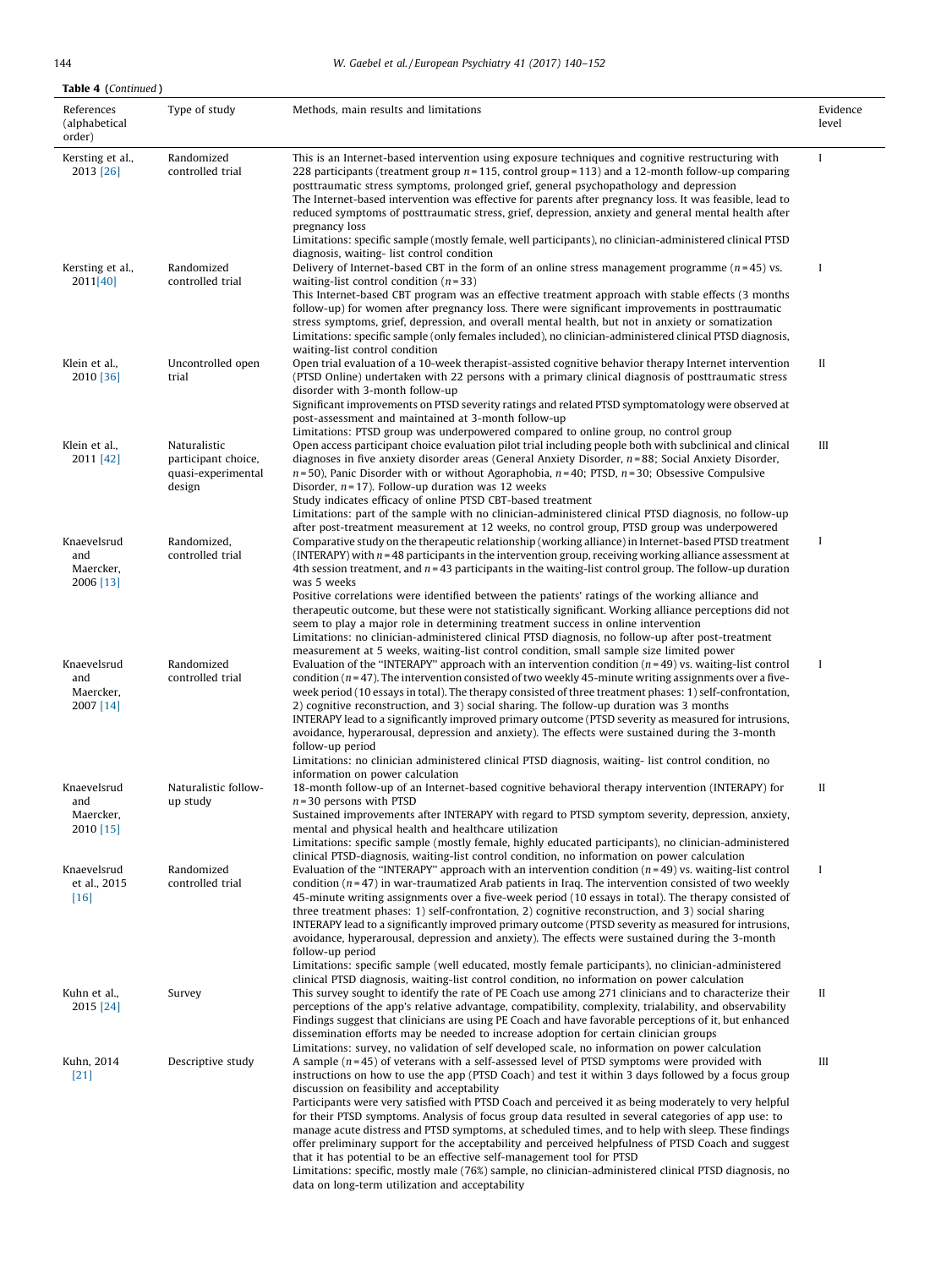# W. Gaebel et al./European Psychiatry 41 (2017) 140-152

| <b>Table 4 (Continued)</b>              |                                                        |                                                                                                                                                                                                                                                                                                                                                                                                                                                                                                                                                                                                                                                                                                                                                                                                                                                                                                                                                                       |                   |
|-----------------------------------------|--------------------------------------------------------|-----------------------------------------------------------------------------------------------------------------------------------------------------------------------------------------------------------------------------------------------------------------------------------------------------------------------------------------------------------------------------------------------------------------------------------------------------------------------------------------------------------------------------------------------------------------------------------------------------------------------------------------------------------------------------------------------------------------------------------------------------------------------------------------------------------------------------------------------------------------------------------------------------------------------------------------------------------------------|-------------------|
| References<br>(alphabetical<br>order)   | Type of study                                          | Methods, main results and limitations                                                                                                                                                                                                                                                                                                                                                                                                                                                                                                                                                                                                                                                                                                                                                                                                                                                                                                                                 | Evidence<br>level |
| Kuester et al.,<br>2016 [43]            | Systematic review                                      | Meta-analysis of 20 randomized controlled studies, including 21 comparisons to assess the efficacy of<br>Internet-based interventions for the treatment of PTSD and to identify moderator variables<br>CBT-internet based interventions were more efficacious than passive controls, but were not superior to<br>active controls. The maximum follow-up duration in the included studies was 24 weeks<br>Limitations: studies with participants without clinician-administered clinical PTSD diagnosis were<br>included, number of includable studies for subgroup analyses was low, which limited statistical power,<br>several included studies were characterised by small and underpowered samples                                                                                                                                                                                                                                                                | $\bf{I}$          |
| Kryspin-Exner<br>et al., 2009<br>$[44]$ | Narrative review                                       | Unsystematic review focusing on the elderly gives information about studies conducted with a PTSD<br>online treatment program and an international guideline<br>Study shows that Internet-based treatment of PTSD was effective<br>Limitations: non-systematic identification of relevant studies                                                                                                                                                                                                                                                                                                                                                                                                                                                                                                                                                                                                                                                                     | Ш                 |
| Lange et al.,<br>2003 [17]              | Randomized<br>controlled trial                         | Evaluation of the "INTERAPY" approach in a sample of $n = 184$ ( $n = 122$ treatment group, $n = 62$ waiting-<br>list control group) with a high attrition rate<br>The intervention consisted of two weekly 45-minute writing assignments over a five-week period<br>(10 essays in total). The therapy consisted of three treatment phases: 1) self-confrontation, 2) cognitive<br>reconstruction, and 3) sharing and farewell ritual<br>The participants in the treatment condition received treatment immediately after the screening<br>procedure. Follow-up tests were completed 6 weeks after treatment $(n=57)$<br>Participants in the treatment condition $(n=69)$ improved significantly more than participants in the<br>waiting-list control condition ( $n=32$ ) on trauma-related symptoms and general psychopathology with<br>large effect sizes<br>Limitations: no clinician-administered clinical PTSD diagnosis, waiting-list control condition, high | Ι                 |
| Lange et al.,<br>2001 [18]              | Randomized<br>controlled trial                         | drop-out rate<br>Evaluation of the "INTERAPY" approach in a very small sample $(n=13$ in intervention group, $n=12$ in<br>waiting-list control group) of students who had experienced a traumatic event at least 3 months ago.<br>Treatment lasted 5 weeks. The follow-up assessment took place 6 weeks after treatment ( $n=8$ )<br>Decreased symptoms of PTSD were observed in both groups over time, but significantly larger decrease<br>in the INTERAPY group<br>Limitations: specific sample (only students), no clinician-administered clinical PTSD diagnosis, no<br>information on power calculation                                                                                                                                                                                                                                                                                                                                                         | $\bf{I}$          |
| Nieminen et al.,<br>2016 [31]           | Randomized<br>controlled trial                         | Analysis of the effects of an 8-weeks trauma-focused guided Internet-based CBT intervention for<br>relieving PTSD symptoms following childbirth in a sample of 56 traumatized women ( $n = 28$ in<br>intervention group and $n = 28$ in waiting-list control group)<br>Decreased posttraumatic stress symptoms were found in both groups but with larger effects in the<br>treatment group. In both groups, treatment had positive effects on comorbid depression and anxiety. In<br>the treatment group there were also positive effects on QoL<br>Limitations: specific sample (PTSD after childbirth), waiting-list control condition, no follow-up after                                                                                                                                                                                                                                                                                                          | I                 |
| Olff, 2015 [2]                          | Narrative review                                       | post-treatment measurement at 8 weeks, small sample size limited power<br>The study gives an overview about the status and application of mobile health interventions for PTSD. It<br>provides preliminary evidence on the effectiveness of treatment with mHealth interventions for PTSD,<br>but most studies thus far have a low methodological quality<br>There is no method description in this review                                                                                                                                                                                                                                                                                                                                                                                                                                                                                                                                                            | Ш                 |
| Owen et al.,<br>2005 [56]               | Randomized<br>controlled trial                         | Limitations: non-systematic approach, no methodology or systematic search criteria provided<br>Randomized controlled pilot study assessing the effects of a self-guided, Internet-based coping-skills<br>training group on quality of life in 62 women with clinical stage 1 or 2 breast cancer ( $n=30$ in waiting-<br>list control condition, $n=32$ in Internet-based discussion group). Post-treatment measurement at 12<br>weeks<br>Results showed no main effects on quality of life<br>Limitations: waiting-list control condition, no clinician-administered clinical PTSD diagnosis, only<br>measurement of distress, no follow-up after post-treatment measurement at 12 weeks, small sample                                                                                                                                                                                                                                                                | $\bf{I}$          |
| Owen et al.,<br>2015 [22]               | Descriptive study<br>(with mixed-<br>methods analyses) | size limited power<br>Analysis of n = 153.834 downloads of PTSD Coach app with regard to utilization pattern (e.g., pathways<br>of using its functions, time spent using the app) and qualitative analysis of $n = 156$ user reviews and<br>ratings of the PTSD Coach app in the Apple store and Google Play stores in order to characterize reach,<br>use and impact of PTSD Coach<br>Over 60% of users engaged with PTSD Coach on multiple occasions. Users rated availability of the app<br>during moments of need positively. A certain attrition level was identified, with only 80% of first-time<br>users opening the home screen of the app and 37% opening at least one content area<br>The main conclusion was that the PTSD coach app was used as intended and had been favorably<br>received                                                                                                                                                              | Ш                 |
| Parish et al<br>2014 [57]               | Not applicable<br>(short project)<br>description)      | Limitations: only app store ratings were included in qualitative analysis<br>Evaluation of the efficacy of several innovative online engagement and assessment methods in<br>86 veterans with half of them having combat-related PTSD and the other half having no PTSD. After<br>1 year follow-up the latter were substantially more difficult to engage than veterans without PTSD<br>Authors stated that engagement difficulty was at least in part due to the trauma-avoidance features of<br>PTSD. Findings suggest that the nature of PTSD may reduce the likelihood of engagement in and<br>effectiveness of online programs<br>Limitations: short description of recent project outcomes                                                                                                                                                                                                                                                                      | IV                |
| Possemato<br>et al., 2014<br>$[58]$     | Narrative review<br>(book chapter)                     | Review of research findings on how technology-based methodologies can be applied to the assessment<br>and treatment of substance use and PTSD<br>Chapter concludes that a variety of technology-based assessments for PTSD and substance abuse are<br>valid<br>Limitations: non-systematic approach, no methodology or systematic search criteria provided                                                                                                                                                                                                                                                                                                                                                                                                                                                                                                                                                                                                            | Ш                 |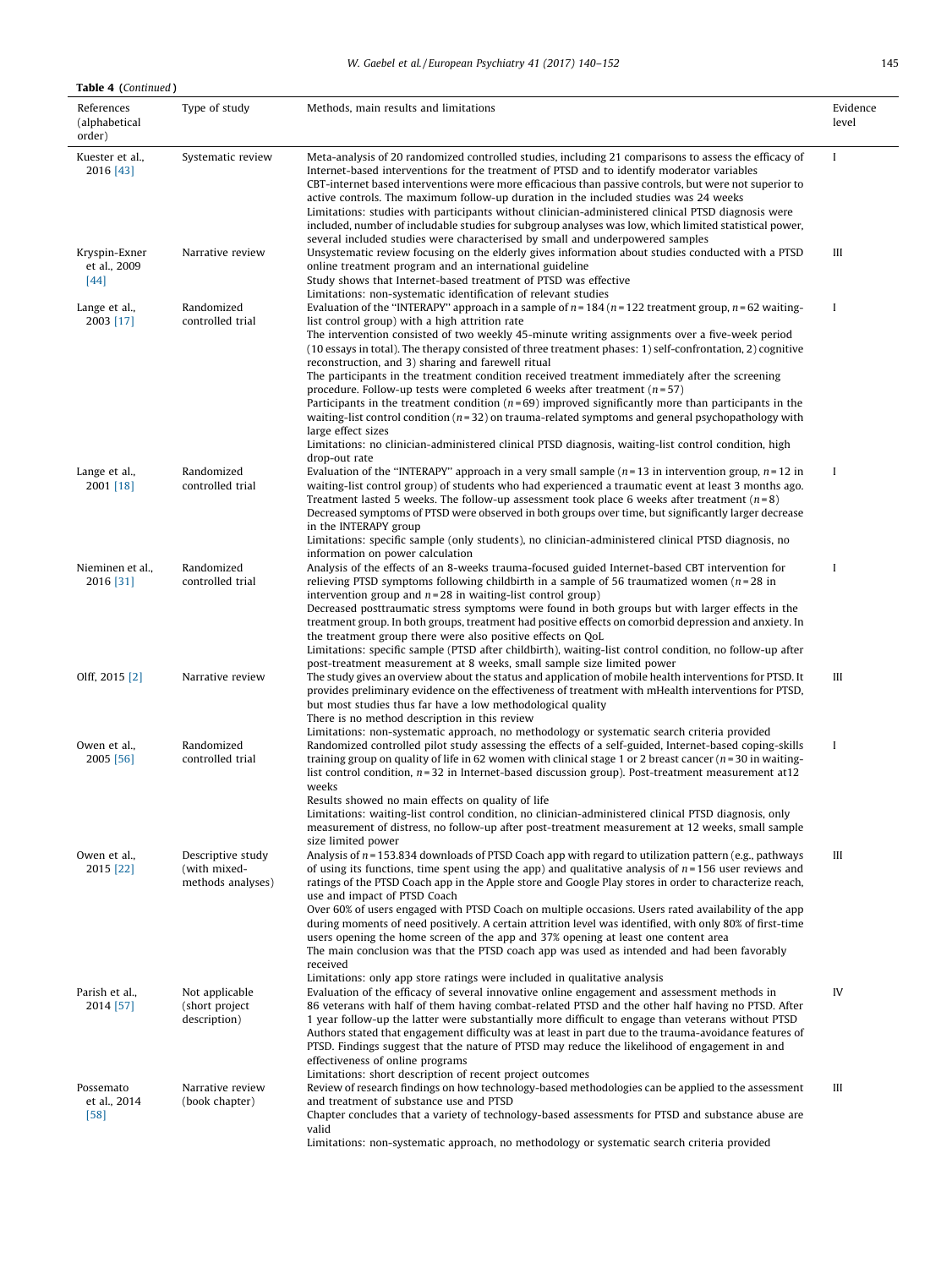# 146 W. Gaebel et al. / European Psychiatry 41 (2017) 140–152

| References                          | Type of study                         | Methods, main results and limitations                                                                                                                                                                                                                                                                                                                                                                                                                                                  | Evidence |
|-------------------------------------|---------------------------------------|----------------------------------------------------------------------------------------------------------------------------------------------------------------------------------------------------------------------------------------------------------------------------------------------------------------------------------------------------------------------------------------------------------------------------------------------------------------------------------------|----------|
| (alphabetical<br>order)             |                                       |                                                                                                                                                                                                                                                                                                                                                                                                                                                                                        | level    |
| Possemato<br>et al., 2016<br>$[23]$ | Randomized<br>controlled trial        | Evaluation of the utilization of PTSD Coach in a self-administered group $(n=10)$ vs. a clinician-<br>supported group ( $n = 10$ ) in a sample of veterans<br>Both treatments resulted in clinically significant improvements of PTSD symptoms. Clinician-supported<br>PTSD Coach resulted in more specialty PTSD care use after the intervention and possibly greater                                                                                                                 | I        |
|                                     |                                       | reductions in PTSD symptoms. Post-treatment measurement at 8 weeks. Follow-up measurements at<br>12 and 16 weeks                                                                                                                                                                                                                                                                                                                                                                       |          |
| Possemato<br>et al., 2010<br>$[39]$ | Randomized<br>controlled trial        | Limitations: no clinician-administered clinical PTSD diagnosis, small sample size limited power<br>This pilot study examined an Internet-based expressive writing (EW) intervention adapted for kidney<br>transplant recipients with the goal of improving PTSD symptoms, general quality of life and health-<br>related quality of life. 48 participants ( $n=22$ expressive writing; N = 26 medical fact writing) were<br>randomly assigned to EW or medical fact writing conditions | I        |
|                                     |                                       | Both writing groups showed a decrease in PTSD severity, with the expressive writers demonstrating a<br>trend toward significantly less PTSD arousal symptoms. General QOL did not improve. Post-treatment<br>measurement at 12 weeks<br>Limitations: specific sample (only kidney-transplant recipients), no clinician-administered clinical                                                                                                                                           |          |
|                                     |                                       | PTSD diagnosis, no follow-up after post-treatment measurement at 12 weeks sample size<br>underpowered for the PTSD outcome                                                                                                                                                                                                                                                                                                                                                             |          |
| Reger et al.,<br>2015 [25]          | Case study                            | The present study examined PE (prolonged exposure) Coach with 2 soldiers to assess usability and<br>satisfaction with the app. Soldiers completed 8 sessions of PE and used PE Coach during 4 of those<br>sessions                                                                                                                                                                                                                                                                     | IV       |
|                                     |                                       | Participants rated the PE Coach positively and reported higher levels of satisfaction during PE with PE<br>Coach as compared with PE alone<br>Limitations: case study design with 2 participants only                                                                                                                                                                                                                                                                                  |          |
| Spence et al.,<br>2014 [32]         | Randomized<br>controlled trial        | Study on the comparison of the efficacy and safety of an Internet-based cognitive behavioral<br>intervention (iCBT) for PTSD-related symptoms comprised of psychoeducation, stress management,<br>cognitive restructuring and exposure components $(n=59)$ with the equivalent protocol without the<br>exposure components ( $n = 66$ ), using a randomized controlled trial design. Post-treatment<br>measurement was at 8 weeks and follow-up at 12 weeks                            | I        |
|                                     |                                       | Both groups achieved improvements in symptoms with no differences between groups on any primary<br>or secondary outcome measures, diagnostic remission rates or adverse events<br>Limitations: small sample size due to drop-out rate limited power                                                                                                                                                                                                                                    |          |
| Spence et al.,<br>2011 [33]         | Randomized<br>controlled trial        | Study on an Internet-based cognitive behavioral intervention ( $iCBT$ ) ( $n=23$ ) vs. waiting-list control<br>group $(n=21)$ with participants with a clinical diagnosis of PTSD obtained via DSM-5 criteria (telephone<br>assessment). Post-measurement was at 12 weeks<br>Large pre- to post-treatment effect sizes (ESs) were found for the treatment group on measures of PTSD                                                                                                    | I        |
|                                     |                                       | symptoms, depression, anxiety, and disability. A small between-group ES was found for PTSD<br>symptoms and moderate between-group ESs were found for depression, anxiety, and disability. This<br>study provides preliminary support for the efficacy of the PTSD program in reducing PTSD symptoms<br>Limitations: waiting-list control condition, small sample size limited power, no follow-up after post-<br>treatment measurement at 12 weeks                                     |          |
| Steinmetz et al.,<br>2012 [46]      | Randomized,<br>controlled trial       | This pilot study tested the efficacy of the My Disaster Recovery (MDR) website to decrease negative<br>affect and increase coping self-efficacy in 56 survivors of a hurricane. Restricted randomization was<br>used to allocate the population to MDR website condition $(n=18)$ , information-only website condition<br>$(n=19)$ or usual care condition $(n=19)$                                                                                                                    | $\bf{I}$ |
|                                     |                                       | MDR reduced participant worry more than the other conditions. No significant effects were found for<br>PTSD symptoms, perceived stress, or coping self-efficacy<br>Limitations Limited information on study procedures, no clinician-administered clinical PTSD                                                                                                                                                                                                                        |          |
| Stockton et al.,<br>2014 [59]       | Randomized<br>controlled trial        | diagnosis, no information on power calculation<br>Examination of the effects of Internet-based expressive writing on posttraumatic growth. Expressive<br>$(n=14)$ and control writing $(n=10)$ with 8-week follow-up                                                                                                                                                                                                                                                                   | $\bf{I}$ |
|                                     |                                       | Posttraumatic growth (self-reported psychological wellbeing) significantly increased only in the<br>expressive writing group. Intrusive and avoidant cognitions did not differ between writing groups.<br>Analyses of language use showed that greater use of insight words was associated with an increase in<br>posttraumatic growth. Post-treatment measurement at 2 weeks and follow-up measurement at<br>8 weeks                                                                  |          |
| Wagner et al.,                      | Randomized                            | Limitations: specific sample (1 male, 23 female participants), no clinician-administered clinical PTSD<br>diagnosis<br>5-week Internet-based CBT-writing tasks program (INTERAPY), therapist-guided with 42 patients                                                                                                                                                                                                                                                                   | I        |
| 2012 [20]                           | controlled trial                      | randomized to the intervention group and 13 to the waiting-list control group. After midterm, for<br>ethical reasons, waiting-list control patients were crossed over to the therapy arm. Post-treatment<br>measurement at 5 weeks<br>A positive therapeutic relationship early in the therapeutic process was associated with better<br>outcomes<br>Limitations: specific sample (Arabic-speaking, mostly female participants), no clinician-administered                             |          |
|                                     |                                       | clinical PTSD diagnosis, waiting-list control condition, no follow-up after post-treatment measurement<br>at 5 weeks, no information on power calculation                                                                                                                                                                                                                                                                                                                              |          |
| Wagner et al.,<br>2012 [19]         | Non-randomized,<br>uncontrolled trial | Study on the clinical efficacy of an Arabic translation of an Internet-based intervention for PTSD<br>(INTERAPY)<br>Participants? PTSD scores decreased significantly over the course of treatment, 67% reached clinically<br>significant change (post-treatment PDS score $<$ 20). The treatment took 12 weeks on average                                                                                                                                                             | П        |
|                                     |                                       | Limitations: specific sample (Arabic-speaking, mostly female participants), high attrition rate (only<br>15 finished the program). Small scale pilot trial providing limited and preliminary evidence for the<br>efficacy of the Arabic version of the program                                                                                                                                                                                                                         |          |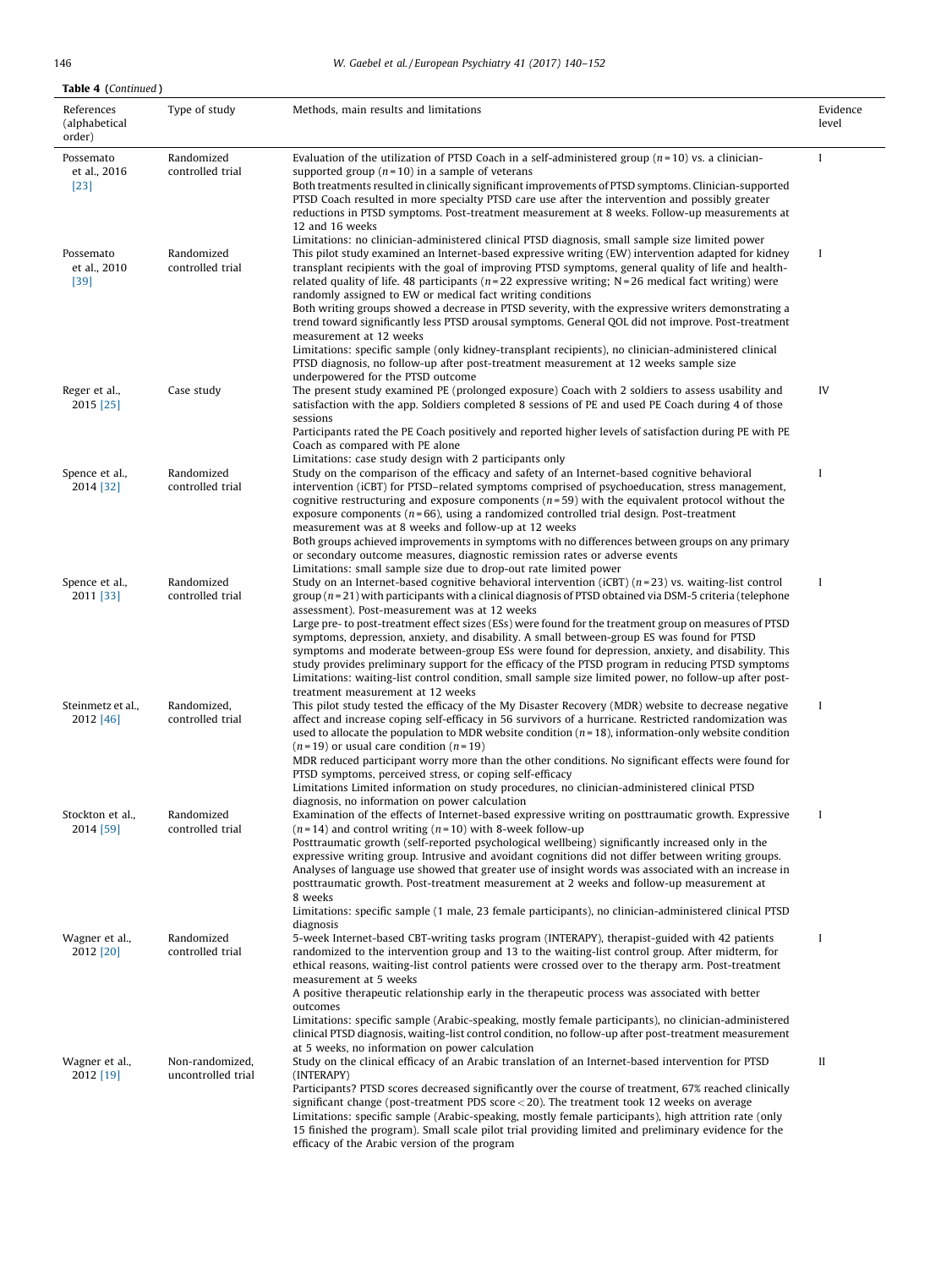| Table 4 (Continued)                   |                                |                                                                                                                                                                                                                                                                                                                                                                                                                                                                                                                                                                                                                                                                                                                                                                                             |                   |  |  |
|---------------------------------------|--------------------------------|---------------------------------------------------------------------------------------------------------------------------------------------------------------------------------------------------------------------------------------------------------------------------------------------------------------------------------------------------------------------------------------------------------------------------------------------------------------------------------------------------------------------------------------------------------------------------------------------------------------------------------------------------------------------------------------------------------------------------------------------------------------------------------------------|-------------------|--|--|
| References<br>(alphabetical<br>order) | Type of study                  | Methods, main results and limitations                                                                                                                                                                                                                                                                                                                                                                                                                                                                                                                                                                                                                                                                                                                                                       | Evidence<br>level |  |  |
| Wang et al.,<br>2013 [38]             | Randomized<br>controlled trial | This study investigated the efficacy of the Chinese version of the My Trauma Recovery (CMTR) website<br>90 survivors of different trauma types in urban context and 93 survivors of different trauma types in<br>rural context ( $n=183$ ) were allocated to two parallel samples of a randomized controlled trial (RCT)<br>with a waiting-list control condition. The follow-up duration was 12 weeks<br>The findings give support for the short-term efficacy of CMTR in the two Chinese populations and<br>contribute to the literature that self-help Web-based programs can be used to provide mental health<br>help for traumatized persons<br>Limitations: no clinician-administered clinical PTSD diagnosis, waiting-list control condition, no<br>information on power calculation |                   |  |  |
| Winzelberg<br>et al., 2003<br>$[35]$  | Randomized<br>controlled trial | Web-based social support group for breast cancer patients (therapist-moderated) vs. waiting-list<br>control group. 151 respondents to public service announcement, $n=72$ met eligibility requirements<br>$(n=36$ intervention group, $n=36$ control group)<br>Significant group differences were found after 12 weeks for PTSD symptoms, depression and perceived<br>stress<br>Limitations: specific sample (only breast cancer patients), no clinician-administered clinical PTSD<br>diagnosis, waiting-list control condition, no follow-up after post-treatment measurement at 12 weeks,<br>no information on power calculation                                                                                                                                                         |                   |  |  |

topic. This cut-off was chosen because, besides studies' quality, quantity of evidence was also considered important in judging the strength of the evidence base. Evidence from three studies was considered to provide a strong evidence base in contrast to having just two or less studies supporting a recommendation. When a recommendation was based on less than three studies, the recommendation grade was lowered one level (see recommendation 3). In addition, when evidence in studies with equal evidence grades was conflicting (some studies showed significant effects while others showed non-significant effects; or the direction of effects was opposite to each other in different studies), the recommendation grade was also lowered one level (see recommendation 5). The recommendations were reviewed by the EPA Board and the co-authors of this manuscript.

## 3. Results

#### 3.1. Characteristics of included studies

Overall, 40 documents were identified. A summary of the relevant information from all retrieved documents, including their methods, results and limitations, can be found in [Table](#page-3-0) 4). For all documents, evidence grades were assigned according to the procedures outlined in [Table](#page-2-0) 2. Many studies were conducted by the same author groups and dealt with the evaluation of the same eMental health interventions applied to different populations. We identified eight studies on the web-based intervention ''INTER-APY'' [\[13–20\]](#page-11-0), three studies on the mobile-phone application (app) ''PTSD Coach'' [\[21–23\]](#page-11-0) and two studies on the mobile-phone app ''PE Coach'' [\[24,25\].](#page-11-0) Included study designs varied from randomized controlled trials (RCTs) to case studies and descriptive studies analyzing data of app usage. Moreover, several studies focused on specific populations, such as war veterans, persons with pregnancy loss, breast cancer patients and kidney transplant recipients ([Table](#page-3-0) [4](#page-3-0)). The follow-up period in the studies varied from no follow-up after post-treatment measurement to a few weeks or months with a maximum follow-up time of 1.5 years [\[15\].](#page-11-0) Sample sizes in RCTs ranged from 20 [\[23\]](#page-11-0) to 228 [\[26\]](#page-11-0) study participants ([Table](#page-3-0) 4). Moreover, to illustrate the content of eMental health interventions, an example of a protocol of an Internet-based intervention is given in Box 1.

## 3.2. Technologies and therapeutic approaches

The technologies in the reviewed studies were based on a variety of therapeutic approaches: i.e. expressive writing, cognitive behavioral therapy, symptom and stress management, self-help, social support and cognitive restructuring. The interventions focused on various outcome measures, such as PTSD symptoms, problem-solving skills, self-efficacy, ''post-traumatic growth'' (selfreported wellbeing), stress management skills and coping skills.

#### 3.3. Diagnostic ascertainment

In most studies, posttraumatic stress symptoms were diagnosed using self-rating scales, such as the Posttraumatic Diagnostic Scale (PDS) [\[27\]](#page-11-0) and the Impact of Events Scale (IES) [\[28\];](#page-11-0) [e.g. [8,19,21,27,29,34,42\].](#page-11-0) In contrast, a clinical diagnosis via a clinicianadministered assessment according to systematic criteria such as ICD or DSM was made less frequently [\[31–33\].](#page-11-0)

## 3.4. Evaluation and outcome measures

The retrieved studies used a variety of outcome measures. Interventions were evaluated with regard to feasibility, safety, efficacy and users' engagement, perceptions, acceptance and satisfaction.

Box 1. Example of an Internet-based CBT intervention: the INTERAPY Treatment Protocol [\[17\]](#page-11-0)

During a period of 5 weeks participants engaged in ten 45-min writing sessions (2 per week). There were three treatment phases:

- first phase: self-confrontation. Participants received onscreen psychoeducation about the rationale of self-confrontation (exposure). The therapists instructed the participants to describe their traumatic event in detail and to write about their intimate fears and thoughts concerning the traumatic events. This was the theme of the first four writing sessions.
- second phase: cognitive reappraisal. Participants received on-screen psychoeducation about the principles of cognitive reappraisal. The therapists intended to instill new views in the participants related to the traumatic event and to help them regain a sense of control. Participants were instructed to formulate encouraging advice for a hypothetical friend who had experienced a similar traumatic event.
- third phase: sharing and farewell ritual. Participants received on-screen psychoeducation about the positive effects of sharing. They took symbolic leave of their traumatic experience by writing a letter to themselves or to significant others who had been involved in the traumatic event.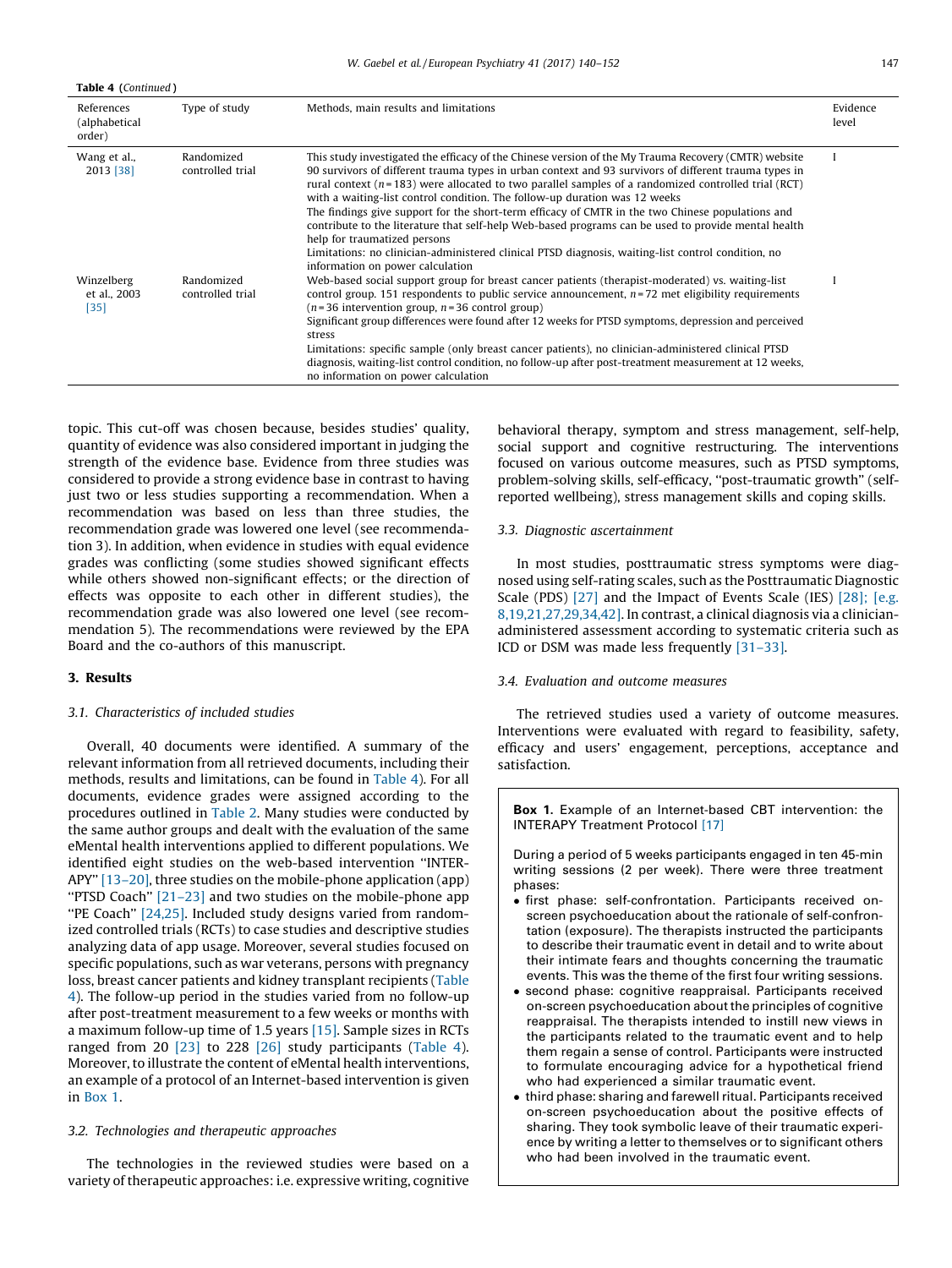## 3.5. Clinical efficacy

Studies have shown that both, web-based interventions and mobile-phone apps can have a significant effect on reducing posttraumatic stress symptoms, anxiety and depression symptoms. In their review, Bolton and Dorstyn [\(\[34\]\)](#page-11-0) reported a decline in cognitive and behavioral symptoms of PTSD (Cohen's  $d = 1.05$ ) and depression  $(d = 1.01)$  among those who accessed Internet programs.

Kersting et al. [\[26\]](#page-11-0) conducted the study with the biggest sample size  $(n = 228)$ . They compared an Internet-based five-week cognitive behavioral intervention, including self-confrontation, cognitive restructuring, and social sharing for parents after pregnancy loss with a waiting-list control condition and measured levels of posttraumatic stress symptoms (assessed by the IES-R), prolonged grief, general psychopathology and depression. The intervention group showed significantly reduced symptoms of posttraumatic stress, prolonged grief, depression, and anxiety relative to the waiting-list control group. Statistical analyses revealed treatment effect sizes between  $d = 0.84$  and  $d = 1.02$  for posttraumatic stress and prolonged grief comparing pre- to posttreatment time points. More significant improvement in all symptoms of PTSD and prolonged grief was found at the twelve-month follow-up measurement compared to the posttreatment evaluation  $(d = 1.5)$ .

Spence et al. [\[32\]](#page-11-0) found clinically significant improvements on measures of PTSD, anxiety and depression in the short and medium term with between-group effect sizes of  $d = 0.21$  on the IES Scale and  $d = 0.22$  on the PTSD Symptom Scale-Interview (PSS-I) for Internet-based trauma-focused cognitive behavioral therapy.

Moreover, Knaevelsrud et al. [\[14\]](#page-11-0) tested the efficacy of the Internet-based INTERAPY intervention and found effect sizes of  $d = 1.00-1.60$  for the primary outcome (PTSD severity as measured for intrusions, avoidance, hyperarousal, depression and anxiety) after three months. In another INTERAPY study by Wagner et al. [\[20\]](#page-11-0) participants, clinical scores decreased significantly over the course of a twelve-week intervention with effect sizes of  $d = 1.17$ -1.57 for PDS score, depression and anxiety scores (Hopkins Symptom List-25) and EUROHIS (Quality of Life, QoL assessment).

Winzelberg et al. [\[35\]](#page-11-0) found significant group differences for PTSD symptoms  $(d = 0.45)$  measured on the PCL-Checklist as well as depression and perceived stress for women with breast cancer who joined an Internet support group intervention.

Significant improvements of PTSD severity (assessed by a clinician) were also found by Klein et al. [\[36\]](#page-11-0) who tested an online CBT intervention. At post-intervention and at three months followup, anxiety ( $d = 0.92$ ), depression ( $d = 1.18$ ) and the frequency of intrusion ( $d = 0.72$ ) were reduced. Nieminen et al. [\[31\]](#page-11-0) tested a clinician guided online CBT intervention and found positive effects on PTSD symptoms at follow-up post-treatment with a betweengroup effect size of  $d = 0.82$  measured on the IES-R scale.

Hirai and Clum [\[37\]](#page-11-0) found significant differential improvements for depression ( $d = 1.18$ ), state anxiety ( $d = 0.92$ ) and the frequency of intrusive thoughts  $(d = 0.72)$  for a self-help program for traumatic event related consequences. Wang et al. [\[38\]](#page-11-0) tested the efficacy of a web-based intervention for traumatized persons and found reduced posttraumatic symptoms with effect sizes between  $d = 0.81$  and  $d = 1.34$ .

Hirai et al. [\[30\]](#page-11-0) investigated online expressive writing and found significantly reduced trauma symptoms over time for depression, anxiety, stress, avoidance, intrusion and hyperarousal  $(d = 0.28 - 0.55)$ . Expressive writing was also shown to decrease PTSD severity in a study by Possemato et al. [\[39\].](#page-11-0)

In another study, Possemato et al. [\[23\]](#page-11-0) investigated the feasibility of delivering two approaches (with and without clinical support) to using PTSD Coach in primary care and found that both resulted in reductions of PTSD symptoms from pre-treatment to post-treatment  $(d = 0.41)$ . Clinician-supported PTSD Coach resulted in more specialty PTSD care use post-intervention.

## 3.6. Sustainability of clinical effects

Beneficial clinical effects have mostly been shown in studies with short follow-up periods. Only one naturalistic 1.5 years follow-up study with 34 participants by Knaevelsrud and Maercker [\[15\]](#page-11-0) indicated that there may be sustained longer term improvements with regard to symptom severity. It showed preliminary evidence for sustainable efficacy of the Internet-based cognitive behavioral therapy INTERAPY for intrusion  $(d = 1.9)$ , avoidance  $(d = 1.4)$ , hyperarousal  $(d = 1.8)$ , depression  $(d = 1.3)$ , anxiety  $(d = 1.4)$ , and general psychological functioning  $(d = 1.2)$  [\[15\].](#page-11-0)

### 3.7. Practicability and acceptance, attrition rates

The majority of studies gave no information about practicability issues of the applied technologies. Possemato et al. [\[23\]](#page-11-0) identified technical problems in the PTSD Coach app, which reduced practicability. However, those problems only applied to the research version of the app that was used in the study and not the publicly available version of the app. Few studies showed that mobile-based interventions were well accepted by users [\[21\]](#page-11-0) ([Table](#page-3-0) 4). Higher usage rates were found in participants who used a mobile app for the first time in comparison to second-time users [\[22\]](#page-11-0). One study on the efficacy of a guided online CBT intervention showed that most of the participants found the modules easy to read and to understand butlaborious to work with [\[31\]](#page-11-0). Concerning web-based interventions, no studies were identified that measured acceptability as primary or secondary outcomes.

Furthermore, many studies reported high drop-out rates during follow-up in the range of  $14$  [\[26\]](#page-11-0) to 62% [\[19\]](#page-11-0). Wagner et al. [\[20\]](#page-11-0), for instance, tested the clinical efficacy of an Arabic translation of the Internet-based cognitive behavioral therapy INTERAPY in Iraq and reported a high attrition rate of 62%. A possible reason for this could have been the insecure situation in Iraq which posted particular challenges for this intervention, including the ongoing violence and economic insecurity leading to a hyper-alertness of participants. Some individuals also doubted the neutrality of the treatment [\[19\]](#page-11-0). Kersting et al. [\[26\]](#page-11-0) reported an attrition rate of 14%. In this study, the individual reasons for dropping out were either not given or participants could simply no longer be reached by the research team. Other dropped out participants stated that writing was not the right approach for them or that they were no longer interested in the treatment program. Finally, one participant stopped treatment due to a death in the family. In a study by Spence et al. [\[33\]](#page-11-0) five out of 44 included participants did not complete the program either for unknown reasons, because of competing time commitments or because of a relapse of depressive symptoms. In a study by Nieminen et al. [\[31\]](#page-11-0) eight women could not continue to participate in the study as they got pregnant. Other reasons for high drop-out rates included technical problems, preferred face-to-face contact, and the burden caused by writing about experiences of stressful events [\[17\].](#page-11-0)

#### 3.8. Cost-effectiveness

The reviewed studies provided no details on cost-effectiveness.

## 3.9. Safety

Only one study assessed the safety of two different Internetbased cognitive behavioural therapy (CBT) interventions in terms of the occurrence of adverse events [\[32\]](#page-11-0). Adverse events were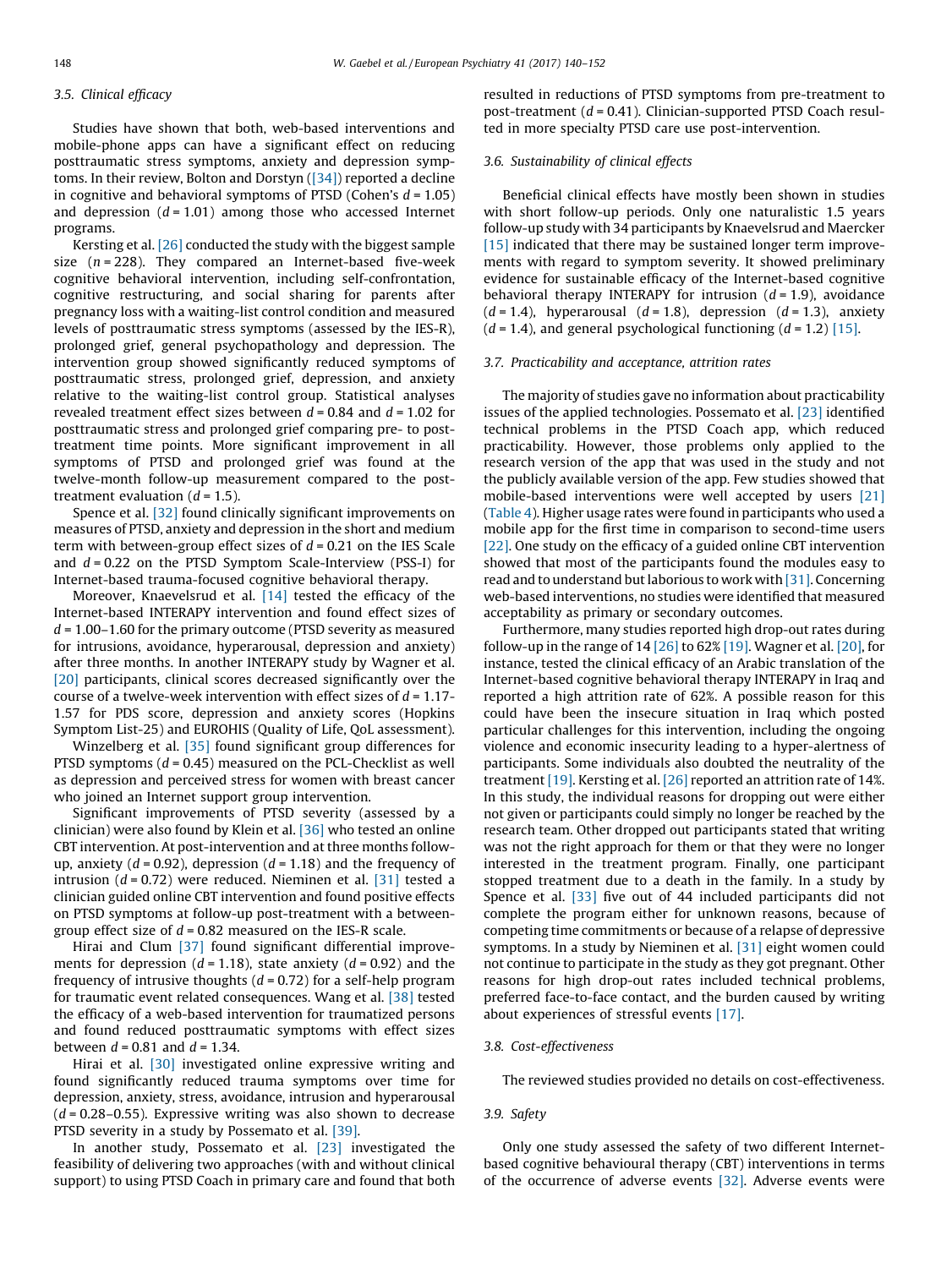defined as an increase in symptoms from pre- to post-treatment. Serious adverse events were defined as ''self-reported hospitalisations, suicide attempts and self-harm that required medical attention or the onset of substance abuse due to treatment'' [\[32\]](#page-11-0). In this study, trauma-based cognitive behavioural therapy (TB-CBT) comprising psychoeducation, stress management and cognitive restructuring and exposure elements were compared to an active control group employing the same treatment protocol without exposure elements. There were no differences between groups related to symptom increase at post-treatment assessment  $(P > 0.05)$ . Serious adverse events were reported for two participants in each treatment group.

## 3.10. Clinician-supported vs. non-supported interventions

Three studies investigated the impact of clinician-support in eMental health interventions on treatment outcomes and therapeutic working alliance between clinician and patient [\[20,23,31\]](#page-11-0). Possemato and colleagues [\[23\]](#page-11-0) conducted a pilot randomized controlled trial to investigate if clinician-supported use of the PTSD Coach app in primary care improved the severity of posttraumatic stress symptoms and the utilization of specialty mental healthcare in comparison to self-managed PTSD Coach use. While both interventions resulted in significant improvement of PTSD symptoms ( $d = 0.41$ ,  $P = 0.02$  in self-managed group;  $d = 1.4$ ,  $P \leq 0.01$  in clinician-supported group), the clinician-supported group showed increased post-intervention specialty PTSD mental healthcare use (70% in clinician-supported group vs. 10% in selfmanaged group). Wagner et al. [\[20\]](#page-11-0) assessed to which extent the working alliance between the study participants and the therapist influenced the therapeutic outcome in an Internet-based cognitive behavioural therapy. They found that a positive working alliance established early in the treatment process was associated with better treatment outcomes at post-treatment measurement  $(\beta = 0.37, t = 2.81, P = 0.007)$ . Nieminen et al. [\[31\]](#page-11-0) investigated a clinician-supported online CBT intervention and reported that three participants of their sample expressed their wish to have met a therapist in person.

#### 3.11. Active vs. waiting-list controls

Many of the reviewed RCTs used a waiting-list control condition and were able to show reductions in posttraumatic stress symptoms [\[18,31,35,37,40\].](#page-11-0) However, studies showed that the beneficial effects of web-based interventions for trauma-associated symptoms were diminished when an active control group was used instead of awaiting-list control group [\[30,32\]](#page-11-0). In studies with active controls, PTSD symptoms were reduced in both the treatment group and the active control group. Spence et al. [\[32\]](#page-11-0) tested the efficacy of an online treatment for PTSD with and without an exposure component. For PTSD symptom improvement, they found effect sizes of  $d = 1.29$  in the intervention group versus  $d = 1.59$  in the active control group.

Finally, Hirai et al. [\[30\]](#page-11-0) compared the efficacy of two online expressive writing protocols. One protocol focused on emotions and feelings and the other protocol on facts associated with the traumatic life event. They found that both groups significantly reduced trauma symptoms over time (at five weeks  $d = 0.28 - 0.55$ for depression, anxiety, stress, avoidance, intrusion and hyperarousal).

## 4. Recommendations

Recommendations were graded following the classification detailed in [Table](#page-2-0) 3 and described in the methods section.

#### 4.1. Recommendation 1

The European Psychiatric Association considers (grade of recommendation: A) that evidence shows that web-based eMental health interventions, such as Internet-based cognitive behavioral therapy, and mobile-based eMental health interventions, such as apps for symptom management or prolonged exposure, lead to reduced posttraumatic stress symptoms, depressive symptoms, anxiety symptoms, grief symptoms and increased subjective well-being in people with symptoms of post-traumatic stress (evidence level I–III) ([34]; [\[2,14,16–19,29–33,35–44\]\)](#page-11-0). Due to the low number of clinical long-term studies, no definite recommendation is currently possible regarding the long-term efficacy of eMental health interventions for persons with those symptoms ([\[34\];](#page-11-0) [15]).

## 4.2. Recommendation 2

The European Psychiatric Association considers (grade of recommendation: C) that mobile-based eMental health interventions, such as apps for symptom management or prolonged exposure, are acceptable for persons with posttraumatic symptoms (evidence level III–IV) [\[21,22,25\].](#page-11-0) However, technical difficulties may decrease user acceptance (evidence level I–III) [\[22\]](#page-11-0).

## 4.3. Recommendation 3

The European Psychiatric Association considers (grade of recommendation: B) that both self-administered as well as clinician-supported mobile-based eMental health interventions result in clinically significant reductions in posttraumatic stress symptoms. However, clinician-supported mobile-based interventions can lead to increased use of specialty PTSD mental healthcare (evidence level I) [\[23\]](#page-11-0). One web-based intervention showed that in a therapist-guided intervention, a positive therapeutic relationship was associated with a better mental health outcome (evidence level I) [\[20\]](#page-11-0).

#### 4.4. Recommendation 4

The European Psychiatric Association considers (grade of recommendation: A) that Internet-based cognitive behavioral therapy (CBT) has beneficial short-term effects on posttraumatic stress symptoms in senior adults with war-associated trauma [\[45\]](#page-11-0) and in the area of PTSD symptoms and prolonged grief in women after pregnancy loss or following childbirth [\[31,40\]](#page-11-0) and women with breast-cancer [\[29\]](#page-11-0) (evidence level I).

#### 4.5. Recommendation 5

The European Psychiatric Association considers (grade of recommendation: B) that eMental health interventions, such as online CBT stress management manuals or self-help websites, have the potential to improve self-efficacy and coping with posttraumatic stress symptoms [\[29,38\]](#page-11-0) (evidence level I). However, one study showed no significant effect on coping self-efficacy of a webbased intervention [\[46\]](#page-11-0) (evidence level I).

## 5. Discussion

In this EPA Guidance we developed recommendations on the efficacy of eMental health interventions for PTSD in a systematic evidence- and consensus-based process. The scope of this guidance was rather broad because eMental health is a relatively new field.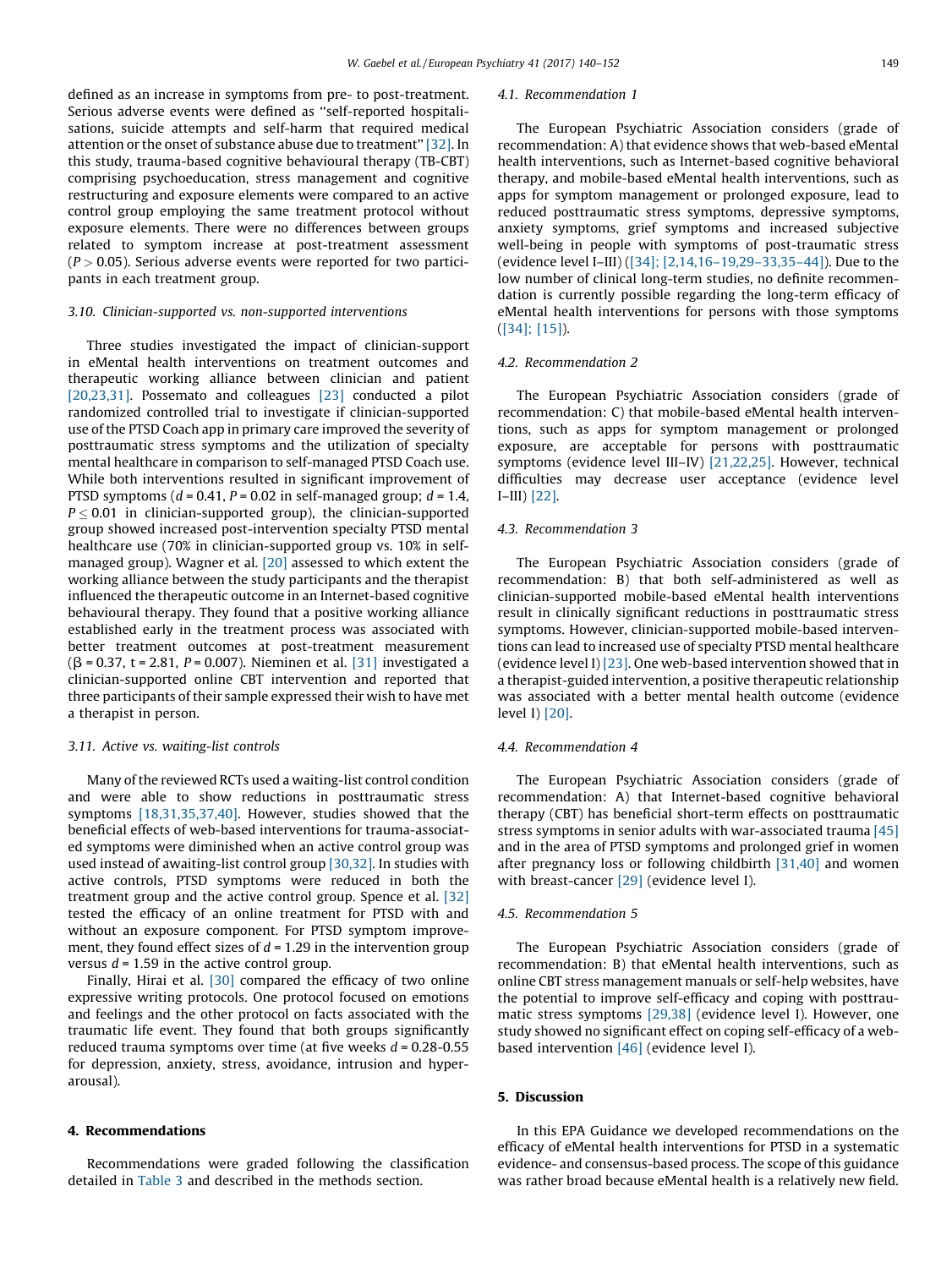The focus of the recommendations was not predefined, but emerged during the development process. Therefore, the recommendations only cover a selection of aspects related to eMental health interventions for PTSD that we extracted from the included studies. Moreover, we found a variety of therapeutic approaches, technologies and clinical statuses of the study population which may impair inter-study comparability.

While the grading of the included studies and the grading of the recommendations followed a systematic process, the weighing of the body of evidence for a recommendation was based on a consensus of the authors. We considered three or more studies as a strong evidence base for a recommendation. Therefore, the grading may be considered as rather conservative.

In general, the current evidence on the efficacy of eMental health interventions for posttraumatic symptoms is promising. Moreover, these interventions may also be effective in the treatment of grief as pointed out in a study by Kersting et al. [\[40\]](#page-11-0). However, studies were mostly conducted in study-populations with self-reported stress- and trauma-associated symptoms, but only rarely in participants with clinically confirmed PTSD. This may be due to the fact that clinician-administered interviews are more time consuming and expensive in research projects. However, self-reported symptoms may lead to biased results in outcome measurements. While many pilot studies have been conducted, results need to be replicated in larger scale clinical trials with more representative samples. This is needed in order to increase the generalizability of the results and provide confirmation of the efficacy in persons with confirmed clinical diagnoses of PTSD. Besides clinical efficacy, the cost-effectiveness of eMental Health interventions for PTSD patients is unclear, as is the sustainability of clinical effects. In an observational study, Ruwaard et al. [\[47\]](#page-11-0) showed that one-year results of online treatment for patients with depression, panic and burnout in routine clinical practice were similar to clinical trial situations. However, this study did not include the assessment of posttraumatic stress symptoms [\[47\]](#page-11-0).

Furthermore, studies should aim at identifying whether an eMental health intervention (stand-alone or as an add-on to regular care) is efficacious, acceptable and safe in comparison with regular face-to-face mental healthcare  $[2]$ . None of the present studies included regular face-to-face mental healthcare controls, but mostly waiting-list control conditions. Therefore, the efficacy of eMental health interventions cannot be evaluated in comparison to regular care provision. The reviewed studies showed that effect sizes were higher when a waiting-list control group was used compared to an active control group. Thus, active control conditions instead of waiting-list control groups are necessary to provide conclusive evidence about the clinical efficacy of eMental health interventions for PTSD patients [\[43\].](#page-11-0) Another disadvantage of waiting-list control conditions is that they do not allow for the identification of long-term effects, because due to ethical reasons individuals in the waiting-list control group receive the treatment after a certain waiting period.

Moreover, due to the high attrition rates (up to 62%) in clinical studies on eMental health interventions for people with posttraumatic stress symptoms, future studies need to further examine the reasons for the high attrition rates with the aim to develop recommendations to improve patient adherence and clinical efficacy. Reasons for high attrition rates mentioned in the reviewed studies include technical problems, preferred face-to-face contact, and the burden caused by writing about experiences of stressful events [\[17\]](#page-11-0). The authors of one study pointed out that low adherence and a high attrition rate may be explained by participants struggling with a delayed start of the intervention due to the allocation to the waiting-list group. Participants of the waiting-list control condition reported that the mental work to complete the online CBT treatment was hard for them. The authors concluded that the disappointment of the participants of being included in the waiting-list control group may have led to a reduced motivation to adhere to the intervention. Another reason was that avoidance is a main coping strategy of PTSD [\[31\].](#page-11-0) Furthermore, it is still unclear if therapist guidance for eMental health interventions is necessary and useful [\[2\]](#page-11-0). On the one hand, the anonymity that eMental health interventions provide may be useful in reducing the barriers to care (e.g. stigmatization). On the other hand, these interventions may lack human interaction and in-person support, which is known to be beneficial in prevention and recovery from trauma [\[2\]](#page-11-0). The doctor-patient relationship in mental healthcare plays an important role in the therapeutic process [\[48\].](#page-11-0) Therefore, the high attrition rates could also be explained through missing contact to a therapist. In a study of Nieminen et al. [\[31\]](#page-11-0) participants expressed their wish to meet a therapist. Wagner et al.  $[20]$  found that a positive workingalliance between the patient and the therapist in a cliniciansupported Internet-based CBT intervention led to better treatment outcomes.

The supportive role of relatives and family members may also influence the effectiveness of mental healthcare interventions and should be taken into account in future studies. The reviewed studies provided no information about risks and benefits of family support when eMental health interventions were applied.

As has been shown in a previous EPA Guidance on eMental health interventions in psychotic disorders [\[4\],](#page-11-0) no quality standards, standards for data protection, ethical guidelines and legal frameworks to regulate the provision and safety of eMental health interventions could be identified.

Kuhn et al.  $[21]$  stated that most clinicians are willing to use eMental health interventions. However, there is still insufficient dissemination and awareness about such interventions. Possible reasons may be a lack of information about how to access and use the intervention, as well as technical limitations. In the future, comprehensive quality assessment standards need to be developed with the aim to provide quality-proven Internet-based interventions for people with mental disorders.

Although the selected studies only provided interventions to native speakers or study participants who spoke the language of the respective intervention fluently, the aspect of language translation and trans-cultural communication needs to be taken into account  $[49]$ . This is especially important when the wider provision of eMental health interventions to at-risk populations, like migrants and refugees, is considered.

In summary, in the field of PTSD treatment, there are studies showing short-term clinical efficacy of web-based and mobilebased interventions for people suffering from trauma-associated mental symptoms. No conclusive results are available regarding the sustainability of the beneficial effects, the efficacy compared to regular care control groups, and the efficacy in patients with clinically diagnosed PTSD. Major challenges are to reduce the high attrition rates, to demonstrate cost-effectiveness and to develop quality assessment procedures for eMental health interventions.

#### Disclosure of interest

The authors declare that they have no competing interest.

#### Acknowledgements

The authors thank A. Hinsche-Böckenholt for her support in performing the systematic literature search and retrieving full texts.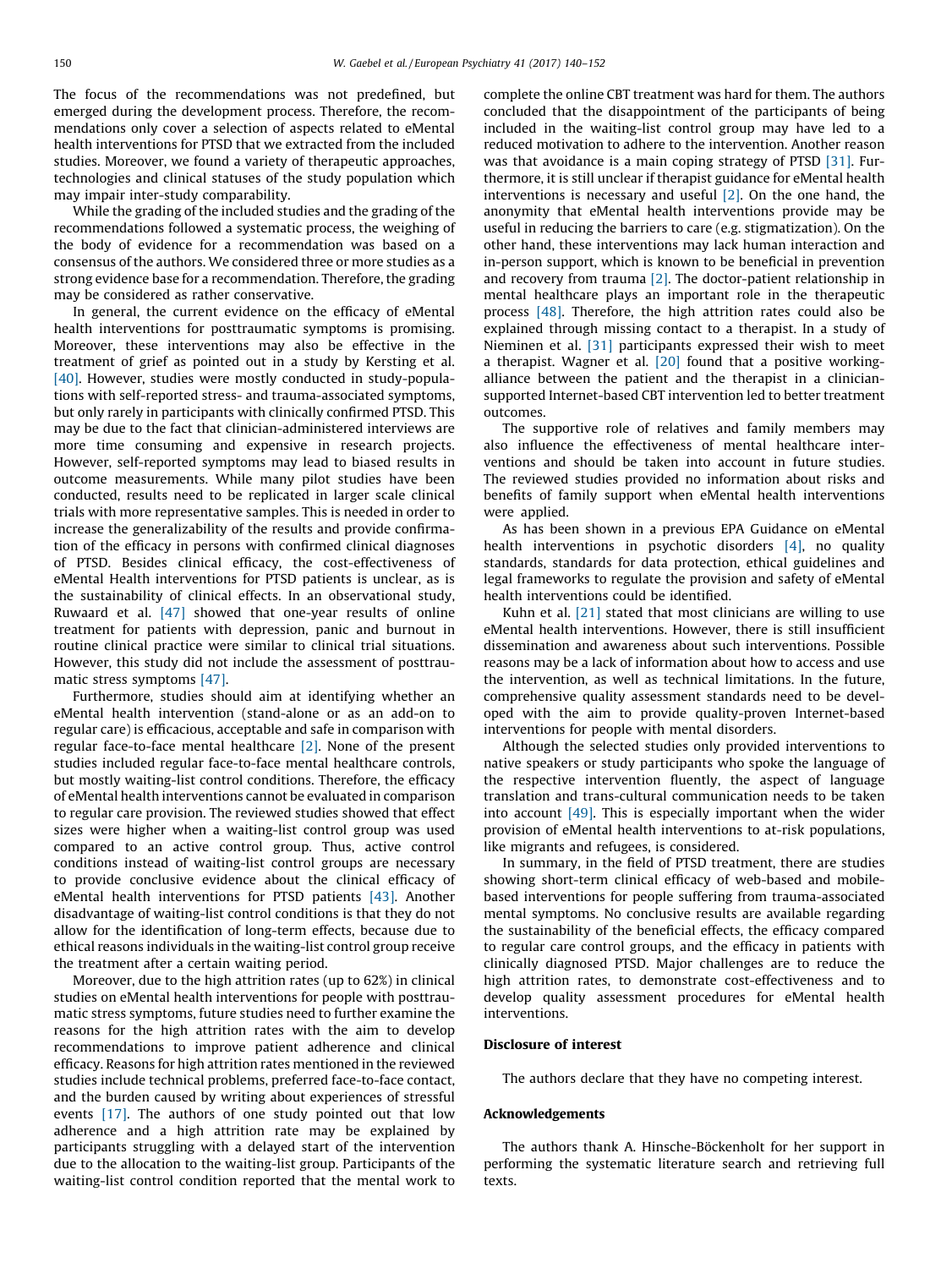#### <span id="page-11-0"></span>References

- [1] World Health [Organization.](http://refhub.elsevier.com/S0924-9338(17)30006-8/sbref0005) Atlas eHealth country profiles: based on the findings of the second global survey on [eHealth.](http://refhub.elsevier.com/S0924-9338(17)30006-8/sbref0005) Global Observ eHealth Series  $2011:1$
- [2] Olff M. Mobile mental health: a [challenging](http://refhub.elsevier.com/S0924-9338(17)30006-8/sbref0010) research agenda. Eur J Psychotraumatol [2015;6:27882.](http://refhub.elsevier.com/S0924-9338(17)30006-8/sbref0010)
- [3] Showell C, Nohr C. How should we define eHealth, and does the [definition](http://refhub.elsevier.com/S0924-9338(17)30006-8/sbref0015) matter? In: Mantas J, et al., editors. Quality of life through quality of [informa](http://refhub.elsevier.com/S0924-9338(17)30006-8/sbref0015)tion. [Amsterdam:](http://refhub.elsevier.com/S0924-9338(17)30006-8/sbref0015) European Federation for Medical Information and IOS Press; 2012. p. [881–4](http://refhub.elsevier.com/S0924-9338(17)30006-8/sbref0015).
- [4] Gaebel W, Großimlinghaus I, Kerst A, Cohen Y, [Hinsche-Bockenholt](http://refhub.elsevier.com/S0924-9338(17)30006-8/sbref0020) A, Johnson B, et al. European Psychiatric [Association](http://refhub.elsevier.com/S0924-9338(17)30006-8/sbref0020) (EPA) guidance on the quality of eMental health [interventions](http://refhub.elsevier.com/S0924-9338(17)30006-8/sbref0020) in the treatment of psychotic disorders. Eur Arch Psychiatry Clin Neurosci [2016;266:125–37](http://refhub.elsevier.com/S0924-9338(17)30006-8/sbref0020).
- [5] [Christensen](http://refhub.elsevier.com/S0924-9338(17)30006-8/sbref0025) H, Griffiths KM, Evans K. E-Mental health in Australia: implications of the Internet and related [technologies](http://refhub.elsevier.com/S0924-9338(17)30006-8/sbref0025) for policy. ISC discussion paper [2002;3:1–84](http://refhub.elsevier.com/S0924-9338(17)30006-8/sbref0025).
- [6] Moock J. Support from the Internet for [individuals](http://refhub.elsevier.com/S0924-9338(17)30006-8/sbref0030) with mental disorders: advantages and [disadvantages](http://refhub.elsevier.com/S0924-9338(17)30006-8/sbref0030) of e-mental health service delivery. Front Public Health [2014;2:65](http://refhub.elsevier.com/S0924-9338(17)30006-8/sbref0030).
- [7] Cunningham JA, Gulliver A, Farrer L, Bennett K, [Carron-Arthur](http://refhub.elsevier.com/S0924-9338(17)30006-8/sbref0035) B. Internet [interventions](http://refhub.elsevier.com/S0924-9338(17)30006-8/sbref0035) for mental health and addictions: current findings and future directions. Curr Psychiatr Rep [2014;16:521](http://refhub.elsevier.com/S0924-9338(17)30006-8/sbref0035).
- [8] American Psychiatric [Association.](http://refhub.elsevier.com/S0924-9338(17)30006-8/sbref0040) Diagnostic and statistical manual of mental disorders: DSM-V-TR. [Washington,](http://refhub.elsevier.com/S0924-9338(17)30006-8/sbref0040) DC: American Psychiatric Association; [2013](http://refhub.elsevier.com/S0924-9338(17)30006-8/sbref0040).
- [9] Gaebel W, Becker T, Janssen B, [Munk-Jorgensen](http://refhub.elsevier.com/S0924-9338(17)30006-8/sbref0045) P, Musalek M, Rössler W, et al. EPA guidance on the quality of mental health services. Eur [Psychiatry](http://refhub.elsevier.com/S0924-9338(17)30006-8/sbref0045) [2012;27:87–113.](http://refhub.elsevier.com/S0924-9338(17)30006-8/sbref0045)
- [10] Gaebel W, [Großimlinghaus](http://refhub.elsevier.com/S0924-9338(17)30006-8/sbref0050) I, Heun R, Janssen B, Johnson B, Kurimay T, et al. European Psychiatric [Association](http://refhub.elsevier.com/S0924-9338(17)30006-8/sbref0050) (EPA) guidance on quality assurance in mental healthcare. Eur Psychiatry [2015;30:360–87.](http://refhub.elsevier.com/S0924-9338(17)30006-8/sbref0050)
- [11] Heun R, Gaebel W. The [relevance](http://refhub.elsevier.com/S0924-9338(17)30006-8/sbref0055) of EPA guidance papers in the framework of the European Psychiatric [Association.](http://refhub.elsevier.com/S0924-9338(17)30006-8/sbref0055) Eur Psychiatry [2015;30:357–9.](http://refhub.elsevier.com/S0924-9338(17)30006-8/sbref0055)
- [12] Scottish Intercollegiate Guidelines Network (SIGN). SIGN grading system (1999-2012). <http://www.sign.ac.uk/guidelines/fulltext/50/annexoldb.html> [\[accessed](http://www.sign.ac.uk/guidelines/fulltext/50/annexoldb.html) 27 Dec 2015].
- [13] [Knaevelsrud](http://refhub.elsevier.com/S0924-9338(17)30006-8/sbref0065) C, Maercker A. Does the quality of the working alliance predict treatment outcome in online [psychotherapy](http://refhub.elsevier.com/S0924-9338(17)30006-8/sbref0065) for traumatized patients? J Med Internet Res [2006;8:e31](http://refhub.elsevier.com/S0924-9338(17)30006-8/sbref0065).
- [14] Knaevelsrud C, Maercker A. [Internet-based](http://refhub.elsevier.com/S0924-9338(17)30006-8/sbref0070) treatment for PTSD reduces distress and facilitates the [development](http://refhub.elsevier.com/S0924-9338(17)30006-8/sbref0070) of a strong therapeutic alliance: a [randomized](http://refhub.elsevier.com/S0924-9338(17)30006-8/sbref0070) controlled clinical trial. BMC Psychiatry 2007;7:13.
- [15] Knaevelsrud C, Maercker A. Long-term effects of an [internet-based](http://refhub.elsevier.com/S0924-9338(17)30006-8/sbref0075) treatment for [posttraumatic](http://refhub.elsevier.com/S0924-9338(17)30006-8/sbref0075) stress. Cogn Behav Ther 2010;39:72–7.
- [16] [Knaevelsrud](http://refhub.elsevier.com/S0924-9338(17)30006-8/sbref0080) C, Brand J, Lange A, Ruwaard J, Wagner B. Web-based psychotherapy for posttraumatic stress disorder in [war-traumatized](http://refhub.elsevier.com/S0924-9338(17)30006-8/sbref0080) Arab patients: randomized controlled trial. J Med Internet Res [2015;17:e71.](http://refhub.elsevier.com/S0924-9338(17)30006-8/sbref0080)
- [17] Lange A, Rietdijk D, [Hudcovicova](http://refhub.elsevier.com/S0924-9338(17)30006-8/sbref0085) M, van de Ven J-P, Schrieken B, Emmelkamp PMG. Interapy: a controlled randomized trial of the [standardized](http://refhub.elsevier.com/S0924-9338(17)30006-8/sbref0085) treatment of [posttraumatic](http://refhub.elsevier.com/S0924-9338(17)30006-8/sbref0085) stress through the internet. J Consulting Clin Psychol  $2003.71.901 - 9$
- [18] Lange A, van de Ven JP, Schrieken B, [Emmelkamp](http://refhub.elsevier.com/S0924-9338(17)30006-8/sbref0090) PMG. Interapy. Treatment of [posttraumatic](http://refhub.elsevier.com/S0924-9338(17)30006-8/sbref0090) stress through the internet: a controlled trial. J Behav Ther Exp Psychiatr [2001;32:73–90.](http://refhub.elsevier.com/S0924-9338(17)30006-8/sbref0090)
- [19] Wagner B, Schulz W, Knaevelsrud C. Efficacy of an [internet-based](http://refhub.elsevier.com/S0924-9338(17)30006-8/sbref0095) intervention for [posttraumatic](http://refhub.elsevier.com/S0924-9338(17)30006-8/sbref0095) stress disorder in Iraq: a pilot study. Psychiatr Res [2012;195:85–8.](http://refhub.elsevier.com/S0924-9338(17)30006-8/sbref0095)
- [20] Wagner B, Brand J, Schulz W, [Knaevelsrud](http://refhub.elsevier.com/S0924-9338(17)30006-8/sbref0100) C. Online working alliance predicts treatment outcome for [posttraumatic](http://refhub.elsevier.com/S0924-9338(17)30006-8/sbref0100) stress symptoms in Arab war-traumatized patients. Depress Anxiety [2012;29:646–51.](http://refhub.elsevier.com/S0924-9338(17)30006-8/sbref0100)
- [21] Kuhn E, Greene C, Hoffman J, Nguyen T, Wald L, Schmidt J, et al. [Preliminary](http://refhub.elsevier.com/S0924-9338(17)30006-8/sbref0105) evaluation of PTSD Coach, a smartphone app for [post-traumatic](http://refhub.elsevier.com/S0924-9338(17)30006-8/sbref0105) stress symptoms. Mil Med [2014;179:12–8.](http://refhub.elsevier.com/S0924-9338(17)30006-8/sbref0105)
- [22] Owen JE, Jaworski BK, Kuhn E, [Makin-Byrd](http://refhub.elsevier.com/S0924-9338(17)30006-8/sbref0110) KN, Ramsey KM, Hoffman JE. [mHealth](http://refhub.elsevier.com/S0924-9338(17)30006-8/sbref0110) in the wild: using novel data to examine the reach, use and impact of PTSD Coach. JMIR Ment Health [2015;2\(1\):e7](http://refhub.elsevier.com/S0924-9338(17)30006-8/sbref0110).
- [23] [Possemato](http://refhub.elsevier.com/S0924-9338(17)30006-8/sbref0115) K, Kuhn E, Johnson E, Hoffman JE, Owen JE, Kanuri N, et al. Using PTSD Coach in primary care with and without clinical [support:](http://refhub.elsevier.com/S0924-9338(17)30006-8/sbref0115) a pilot randomized controlled trial. Gen Hosp Psychiatry [2016;38:94–8.](http://refhub.elsevier.com/S0924-9338(17)30006-8/sbref0115)
- [24] Kuhn E, Crowley JJ, Hoffman JE, [Eftekhari](http://refhub.elsevier.com/S0924-9338(17)30006-8/sbref0120) A, Ramsey KM, Owen JE, et al. Clinician [characteristics](http://refhub.elsevier.com/S0924-9338(17)30006-8/sbref0120) and perceptions related to use of the PE (Prolonged Exposure) Coach mobile app. Prof Psychol [2015;46:437–43](http://refhub.elsevier.com/S0924-9338(17)30006-8/sbref0120).
- [25] Reger GM, Skopp NA, [Edwards-Stewart](http://refhub.elsevier.com/S0924-9338(17)30006-8/sbref0125) A, Lemus EL. Comparison of prolonged exposure (PE) Coach to [treatment](http://refhub.elsevier.com/S0924-9338(17)30006-8/sbref0125) as usual: a case series with two active duty soldiers. Military Psychology [2015;27:287–96](http://refhub.elsevier.com/S0924-9338(17)30006-8/sbref0125).
- [26] Kersting A, Dölemeyer R, Steinig J, Walter F, Kroker K, Baust K, et al. Brief [internet-based](http://refhub.elsevier.com/S0924-9338(17)30006-8/sbref0130) intervention reduces posttraumatic stress and prolonged grief in parents after the loss of a child during pregnancy: a [randomized](http://refhub.elsevier.com/S0924-9338(17)30006-8/sbref0130) controlled trial. Psychother psychosom [2013;82:372–81](http://refhub.elsevier.com/S0924-9338(17)30006-8/sbref0130).
- [27] Foa E, Cashman L, Jaycox L, Perry K. The validation of a [self-report](http://refhub.elsevier.com/S0924-9338(17)30006-8/sbref0135) measure of PTSD: The [Posttraumatic](http://refhub.elsevier.com/S0924-9338(17)30006-8/sbref0135) Diagnostic Scale (PDS). Psychological Assessment [1997;9:445–51.](http://refhub.elsevier.com/S0924-9338(17)30006-8/sbref0135)
- [28] Weiss DS, [Marmar](http://refhub.elsevier.com/S0924-9338(17)30006-8/sbref0140) CR. The Impact of Event Scale. In: Wilson J, Keane TM, editors. Assessing [psychological](http://refhub.elsevier.com/S0924-9338(17)30006-8/sbref0140) trauma and PTSD.. New York London: The Guilford Press; 1996. p. [399–411](http://refhub.elsevier.com/S0924-9338(17)30006-8/sbref0140).
- [29] Carpenter KM, Stoner SA, Schmitz KA, McGregor BA, [Doorenbos](http://refhub.elsevier.com/S0924-9338(17)30006-8/sbref0145) AZ. An online stress [management](http://refhub.elsevier.com/S0924-9338(17)30006-8/sbref0145) workbook for breast cancer. J Behav Med [2014;37:458–68](http://refhub.elsevier.com/S0924-9338(17)30006-8/sbref0145).
- [30] Hirai M, Skidmore ST, Clum GA, Dolma S. An [investigation](http://refhub.elsevier.com/S0924-9338(17)30006-8/sbref0150) of the efficacy of online expressive writing for [trauma-related](http://refhub.elsevier.com/S0924-9338(17)30006-8/sbref0150) psychological distress in hispanic individuals. Behavior Therapy [2012;43:812–24](http://refhub.elsevier.com/S0924-9338(17)30006-8/sbref0150).
- [31] Nieminen K, Berg I, [Frankenstein](http://refhub.elsevier.com/S0924-9338(17)30006-8/sbref0155) K, Viita L, Larsson K, Persson U, et al. Internetprovided cognitive behaviour therapy of [posttraumatic](http://refhub.elsevier.com/S0924-9338(17)30006-8/sbref0155) stress symptoms following [childbirth–a](http://refhub.elsevier.com/S0924-9338(17)30006-8/sbref0155) randomized controlled trial. Cogn Behav Ther [2016;45:287–306](http://refhub.elsevier.com/S0924-9338(17)30006-8/sbref0155).
- [32] Spence J, Titov N, Johnston L, Jones MP, Dear BF, Solley K. [Internet-based](http://refhub.elsevier.com/S0924-9338(17)30006-8/sbref0160) [trauma-focused](http://refhub.elsevier.com/S0924-9338(17)30006-8/sbref0160) cognitive behavioural therapy for PTSD with and without exposure [components:](http://refhub.elsevier.com/S0924-9338(17)30006-8/sbref0160) a randomized controlled trial. J Affect Disord [2014;162:73–80](http://refhub.elsevier.com/S0924-9338(17)30006-8/sbref0160).
- [33] Spence J, Titov N, Dear BF, Johnston L, Solley K, Lorian C, et al. [Randomized](http://refhub.elsevier.com/S0924-9338(17)30006-8/sbref0165) controlled trial of [internet-delivered](http://refhub.elsevier.com/S0924-9338(17)30006-8/sbref0165) cognitive behavioral therapy for posttraumatic stress disorder. Depress Anxiety [2011;28:541–50.](http://refhub.elsevier.com/S0924-9338(17)30006-8/sbref0165)
- [34] Bolton AJ, Dorstyn DS. [Telepsychology](http://refhub.elsevier.com/S0924-9338(17)30006-8/sbref0170) for posttraumatic stress disorder: a systematic review. J Telemed Telecare [2015;21:254–67](http://refhub.elsevier.com/S0924-9338(17)30006-8/sbref0170) [Online First, published on [March](http://refhub.elsevier.com/S0924-9338(17)30006-8/sbref0170) 26, 2015].
- [35] [Winzelberg](http://refhub.elsevier.com/S0924-9338(17)30006-8/sbref0175) AJ, Classen C, Alpers GW, Roberts H, Koopman C, Adams RE, et al. [Evaluation](http://refhub.elsevier.com/S0924-9338(17)30006-8/sbref0175) of an Internet support group for women with primary breast cancer. Cancer [2003;97:1164–73.](http://refhub.elsevier.com/S0924-9338(17)30006-8/sbref0175)
- [36] Klein B, Mitchell J, Abbott J, [Shandleya](http://refhub.elsevier.com/S0924-9338(17)30006-8/sbref0180) K, Austina D, Gilson K, et al. A therapistassisted cognitive behavior therapy Internet intervention for [posttraumatic](http://refhub.elsevier.com/S0924-9338(17)30006-8/sbref0180) stress [disorder:](http://refhub.elsevier.com/S0924-9338(17)30006-8/sbref0180) pre-, post- and 3-month follow up results from an open trial. J Anxiety Disord [2010;24:635–44](http://refhub.elsevier.com/S0924-9338(17)30006-8/sbref0180).
- [37] Hirai M, Clum GA. An [internet-based](http://refhub.elsevier.com/S0924-9338(17)30006-8/sbref0185) self-change program for traumatic event related fear, distress, and [maladaptive](http://refhub.elsevier.com/S0924-9338(17)30006-8/sbref0185) coping. J Traumatic Stress [2005;18\(6\):631–6](http://refhub.elsevier.com/S0924-9338(17)30006-8/sbref0185).
- [38] Wang Z, Wang J, Maercker A. Chinese My Trauma Recovery, a [web-based](http://refhub.elsevier.com/S0924-9338(17)30006-8/sbref0190) [intervention](http://refhub.elsevier.com/S0924-9338(17)30006-8/sbref0190) for traumatized persons in two parallel samples: randomized controlled trial. J Med Internet Res [2013;15:e213.](http://refhub.elsevier.com/S0924-9338(17)30006-8/sbref0190)
- [39] Possemato K, Ouimette P, Geller PA. [Internet-based](http://refhub.elsevier.com/S0924-9338(17)30006-8/sbref0195) expressive writing for kidney transplant recipients: effects on [posttraumatic](http://refhub.elsevier.com/S0924-9338(17)30006-8/sbref0195) stress and quality of life. Traumatol [2010;16:49–54](http://refhub.elsevier.com/S0924-9338(17)30006-8/sbref0195).
- [40] Kersting A, Kroker K, Schlicht S, Baust K, Wagner B. Efficacy of [cognitive](http://refhub.elsevier.com/S0924-9338(17)30006-8/sbref0200) behavioural [internet-based](http://refhub.elsevier.com/S0924-9338(17)30006-8/sbref0200) therapy in parents after the loss of a child during pregnancy: pilot data from a [randomized](http://refhub.elsevier.com/S0924-9338(17)30006-8/sbref0200) controlled trial. Arch Womens Mentl Health [2011;14:465–77.](http://refhub.elsevier.com/S0924-9338(17)30006-8/sbref0200)
- [41] Böttche M, Kuwert P, Pietrzak RH, [Knaevelsrud](http://refhub.elsevier.com/S0924-9338(17)30006-8/sbref0205) C. Predictors of outcome of an internet-based [cognitive-behavioural](http://refhub.elsevier.com/S0924-9338(17)30006-8/sbref0205) therapy for post-traumatic stress disorder in older adults. Psychol [Psychother](http://refhub.elsevier.com/S0924-9338(17)30006-8/sbref0205) Theory Res Pract [2016;89:82–96.](http://refhub.elsevier.com/S0924-9338(17)30006-8/sbref0205)
- [42] Klein B, Mitchell J, Abbot J, [Shandley](http://refhub.elsevier.com/S0924-9338(17)30006-8/sbref0210) K, Austin D, Gilson K, et al. Anxiety onlinea virtual clinic: [preliminary](http://refhub.elsevier.com/S0924-9338(17)30006-8/sbref0210) outcomes following completion of five fully automated treatment programs for anxiety disorders and [symptoms.](http://refhub.elsevier.com/S0924-9338(17)30006-8/sbref0210) J Med Internet Res [2011;13\(4\):e89.](http://refhub.elsevier.com/S0924-9338(17)30006-8/sbref0210)
- [43] Kuester A, Niemeyer H, Knaevelsrud C. [Internet-based](http://refhub.elsevier.com/S0924-9338(17)30006-8/sbref0215) interventions for posttraumatic stress: a [meta-analysis](http://refhub.elsevier.com/S0924-9338(17)30006-8/sbref0215) of randomized controlled trials. Clin Psychol Rev [2016;43:1–16](http://refhub.elsevier.com/S0924-9338(17)30006-8/sbref0215).
- [44] [Kryspin-Exner](http://refhub.elsevier.com/S0924-9338(17)30006-8/sbref0220) I, Oppenauer C, Preschl B, Maercker A. E-Mental Health und [klinisch-therapeutische](http://refhub.elsevier.com/S0924-9338(17)30006-8/sbref0220) Interventionen für Ältere. Zürich Open Repository and Archive Verhaltenstherapie Verhaltensmedizin [2009;30:3111–323](http://refhub.elsevier.com/S0924-9338(17)30006-8/sbref0220).
- [45] Böttche M, Berth H, Knaevelsrud C, Kuwert P. Affektverläufe in einer inter-netbasierten Schreibtherapie für ältere [Kriegstraumatisierte](http://refhub.elsevier.com/S0924-9338(17)30006-8/sbref0225) - Ein inhaltsanalytischer Ansatz. Z Gerontol Geriat [2014;47:214–20](http://refhub.elsevier.com/S0924-9338(17)30006-8/sbref0225).
- [46] [Steinmetz](http://refhub.elsevier.com/S0924-9338(17)30006-8/sbref0230) SE, Benight CC, Bishop SL, James LE. My Disaster Recovery: a pilot randomized controlled trial of an Internet [intervention.](http://refhub.elsevier.com/S0924-9338(17)30006-8/sbref0230) Anxiety Stress Coping [2012;25\(5\):593–600.](http://refhub.elsevier.com/S0924-9338(17)30006-8/sbref0230)
- [47] Ruwaard J, Lange A, Schrieken B, Dolan CV, Emmelkamp P. The [effectiveness](http://refhub.elsevier.com/S0924-9338(17)30006-8/sbref0235) of online cognitive [behavioral](http://refhub.elsevier.com/S0924-9338(17)30006-8/sbref0235) treatment in routine clinical practice. Plos One [2012;7\(7\):e40089.](http://refhub.elsevier.com/S0924-9338(17)30006-8/sbref0235)
- [48] Yellowlees PM, Hilty DM, Mucic D. [Global/worldwide](http://refhub.elsevier.com/S0924-9338(17)30006-8/sbref0240) e-mental health: international and futuristic perspectives of [telepsychiatry](http://refhub.elsevier.com/S0924-9338(17)30006-8/sbref0240) and the future. In: Mucic D, Hilty D, editors. e-Mental Health. Springer [International;](http://refhub.elsevier.com/S0924-9338(17)30006-8/sbref0240) 2015. p. [233–49](http://refhub.elsevier.com/S0924-9338(17)30006-8/sbref0240).
- [49] Mucic D. Transcultural [telepsychiatry](http://refhub.elsevier.com/S0924-9338(17)30006-8/sbref0245) and its impact on patient satisfaction. J Telemed Telecare [2010;16:237–42](http://refhub.elsevier.com/S0924-9338(17)30006-8/sbref0245).
- [51] Daly J, Willis K, Small R, Green J, Welch N, Kealy M, et al. A [hierarchy](http://refhub.elsevier.com/S0924-9338(17)30006-8/sbref0250) of evidence for assessing [qualitative](http://refhub.elsevier.com/S0924-9338(17)30006-8/sbref0250) health research. J Clin Epidemiol [2007;60:43–9.](http://refhub.elsevier.com/S0924-9338(17)30006-8/sbref0250)
- [52] Gaebel W, Muijen M, Baumann AE, Bhugra D, [Wasserman](http://refhub.elsevier.com/S0924-9338(17)30006-8/sbref0255) D, Van der Gaag RJ, et al. EPA guidance on building trust in mental health services. Eur [Psychiatry](http://refhub.elsevier.com/S0924-9338(17)30006-8/sbref0255) [2014;29:83–100](http://refhub.elsevier.com/S0924-9338(17)30006-8/sbref0255).
- [53] Askins MA, Sahler OJZ, Sherman SA, [Fairclough](http://refhub.elsevier.com/S0924-9338(17)30006-8/sbref0260) DL, Butler RW, Katz ER, et al. Report from a [multi-institutional](http://refhub.elsevier.com/S0924-9338(17)30006-8/sbref0260) randomized clinical trial examining computer-assisted problem solving skills training for English- and [Spanish-speak](http://refhub.elsevier.com/S0924-9338(17)30006-8/sbref0260)ing mothers of children with newly [diagnosed](http://refhub.elsevier.com/S0924-9338(17)30006-8/sbref0260) cancer. J Ped Psychol [2009;34:51–563](http://refhub.elsevier.com/S0924-9338(17)30006-8/sbref0260).
- [54] Beyer J, Lumley MA, Latsch DA, [Oberleitner](http://refhub.elsevier.com/S0924-9338(17)30006-8/sbref0265) LMS, Carty JN, Radcliffe AM. [Computer-based](http://refhub.elsevier.com/S0924-9338(17)30006-8/sbref0265) written emotional disclosure: the effects of advance or